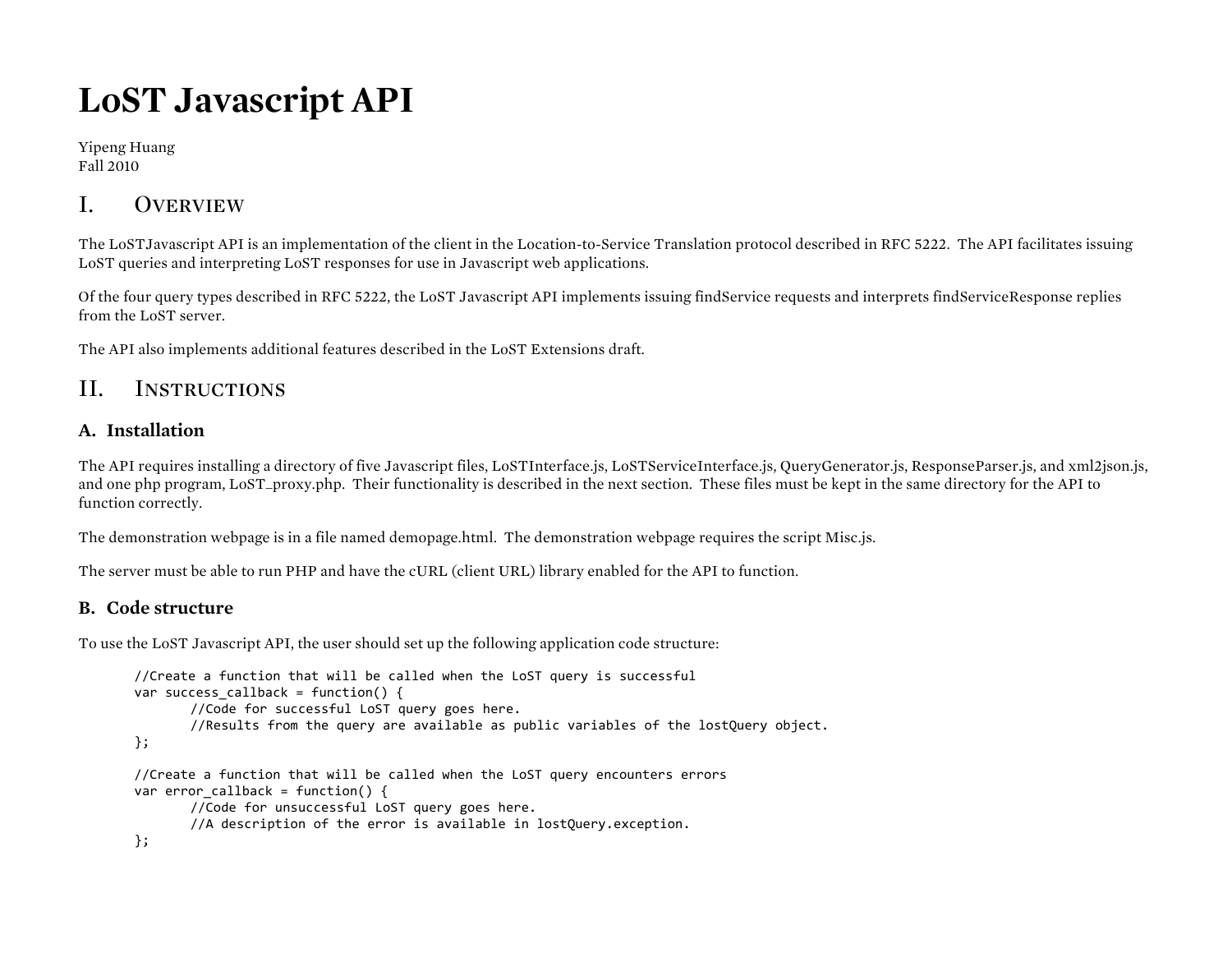```
//Issue the lostQuery.init call while passing in parameters for the query.
if'(lostQuery.init({
    ''''lostUrl:'"http://128.59.22.81:8080/lost/LoSTServlet",
    service: "urn:service:sos",
    recursive: true,
    serviceBoundary: "value",
    locationId: "627b8bf819d0bad4d",
    civic: {
        country: "US",
        A1: "New York",
        A3: "New York",
        A6: "Broadway",
        HNO: 2920,
        PC: 10027
    ''''},
    geodetic2D: {
       shape: "ArcBand",
       pos: {
               latitude: 40.807,
               longitude: -73.960
       },
       innerRadius: 50,
       outerRadius: 100.
       startAngle: 180,
       openingAngle: 30
    },
    validateLocation: true,
    region: true,
    maxDistance: 2000,
    limit: 100
}))'{
       //If the init() step was successful, we can issue the query, and pass in to the query function references to the functions we
       created'above.
       lostQuery.query(success_callback, error_callback);
```
}

#### **C. Input specification**

The options in the parameters associative array that is used in the init() call are described below:

#### **Inputs that are features of RFC 5222 LoST:**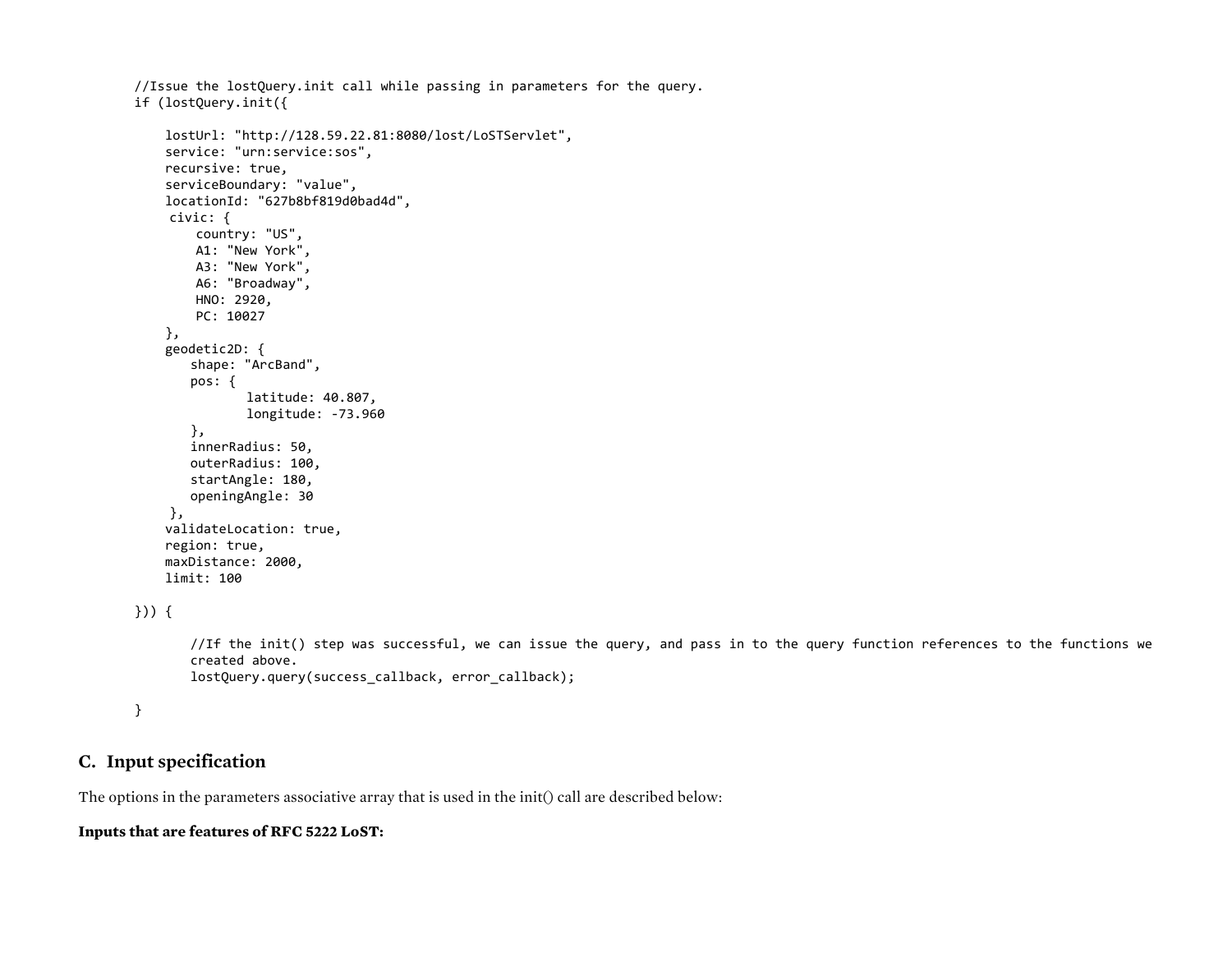| <b>Input name</b> | <b>Type</b>                        | <b>Description</b>                                                                                                                                                  | <b>Examples</b>                                                                                            | <b>Required?</b>                                                                                                                                                                                                                          |
|-------------------|------------------------------------|---------------------------------------------------------------------------------------------------------------------------------------------------------------------|------------------------------------------------------------------------------------------------------------|-------------------------------------------------------------------------------------------------------------------------------------------------------------------------------------------------------------------------------------------|
| lostUrl           | url string                         | Pointer to the LoST server that<br>will be queried.                                                                                                                 | "http://128.59.22.81:8080/lost/LoSTServlet"                                                                | Yes                                                                                                                                                                                                                                       |
| service           | urn string                         | The service type that will be<br>looked up.                                                                                                                         | "urn:service:sos", "urn:service:sos.police"                                                                | Yes                                                                                                                                                                                                                                       |
| recursive         | Boolean                            | Whether or not the queries<br>should be resolved recursively.                                                                                                       | true, false                                                                                                | No, default is false.                                                                                                                                                                                                                     |
| serviceBoundary   | "value" or<br>"reference"          | Whether the descriptions of<br>service boundaries should be<br>returned as full values, or as a<br>reference.                                                       | "value", "reference"                                                                                       | No, default is reference.                                                                                                                                                                                                                 |
| locationId        | string                             | An identifier for the current<br>location profile that the API user<br>would like to specify.                                                                       | "627b8bf819d0bad4d"                                                                                        | No, default is no value.                                                                                                                                                                                                                  |
| civic             | Javascript<br>associative<br>array | An associative array that<br>describes the user's civic address<br>according to PIDF-LO format.                                                                     | country: "DE",<br>Al: "Bavaria",<br>A3: "Munich",<br>A6: "Otto-Hahn-Ring",<br>HNO: 6,<br>PC: 81675<br>$\}$ | No, if no civic address is provided, the<br>API will see if a geodetic2D location is<br>provided. If neither geodetic2D nor civic<br>location is provided, the API will attempt<br>to acquire the user's location through<br>geolocation. |
| geodetic2D        | Javascript<br>associative<br>array | An associative array that<br>describes one of the five allowed<br>shapes describing the query<br>location. The shapes are<br>described below.                       | See description below                                                                                      | No, if neither geodetic2D nor civic<br>location is provided, the API will attempt<br>to acquire the user's location through<br>geolocation.                                                                                               |
| validateLocation  | boolean                            | Whether or not the server should<br>return information about which<br>address fields were recognized.<br>Only meaningful when a civic<br>address is used for query. | true, false                                                                                                | No, default is false.                                                                                                                                                                                                                     |

### **Inputs that are features of LoST Extensions:**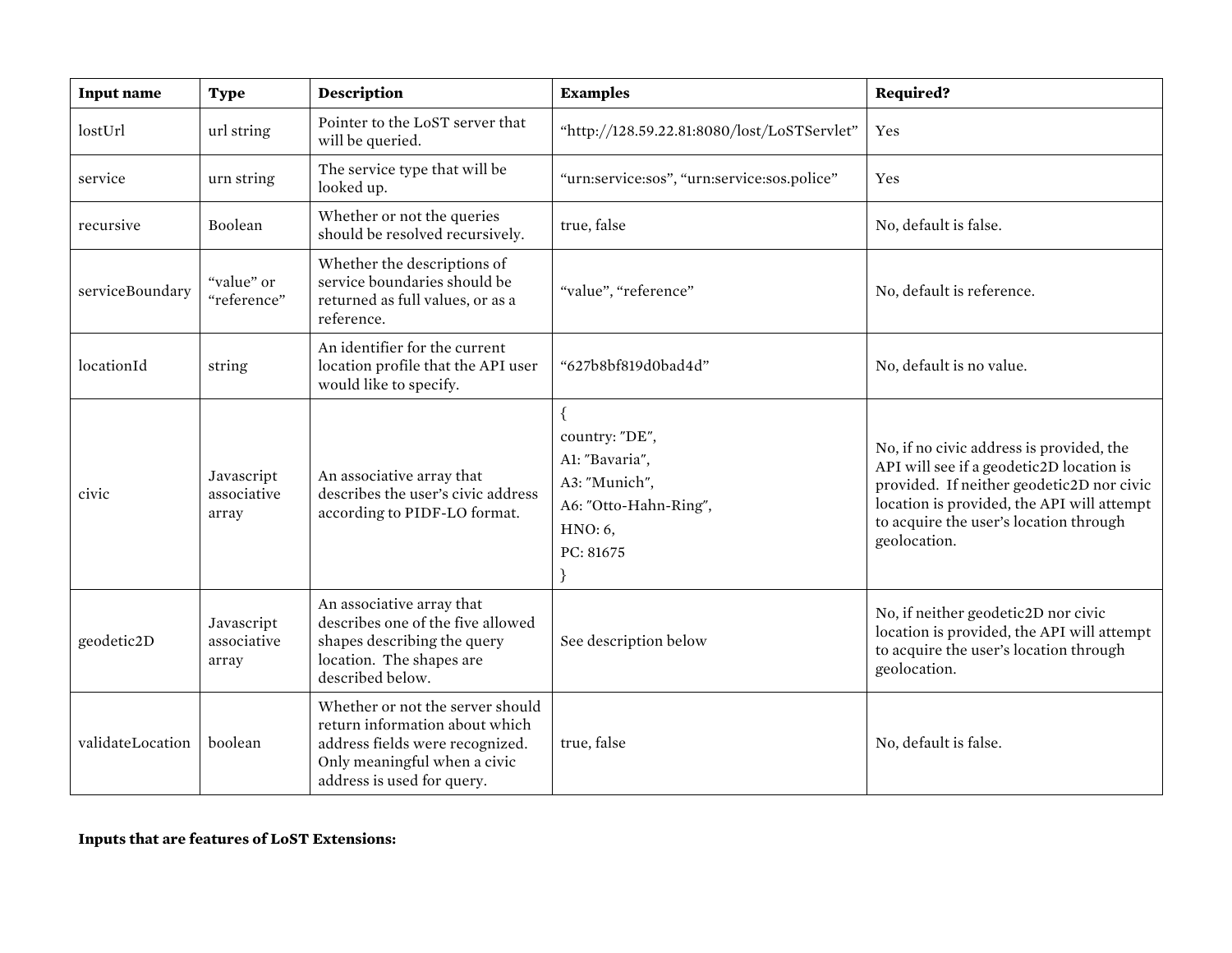| Input name  | <b>Type</b> | <b>Description</b>                                                                                                 | <b>Examples</b> | Required?                       |
|-------------|-------------|--------------------------------------------------------------------------------------------------------------------|-----------------|---------------------------------|
| region      | boolean     | Whether or not the query should return only services that have service boundaries covering the<br>user's location. | true, false     | No, default is false.           |
| maxDistance | int         | The maximum distance the service should be from the user for it to be included in the<br>findServiceResponse.      | 2000            | No, default is no value<br>set. |
| limit       | ınt         | The maximum number of mappings that should be included in the findServiceResponse.                                 | 1000            | No, default is no value<br>set. |

#### **Input format for civic addresses:**

Civic addresses should be formatted as Javascript associative arrays. The arrays should have sufficient key value pairs for the LoST server to determine the user's intended location.

For example, both of these civic address formats are valid:

civic: {country: "DE", A1: "Bavaria", A3: "Munich", A6: "Otto-Hahn-Ring", HNO: 6, PC: 81675}

civic: {country: "US", A1: "New York", A3: "New York", A6: "Broadway", HNO: 2920, PC: 10027}

| <b>Shape</b> | <b>Shape properties</b>                                                            | <b>Example</b>                                                                                                                                       |  |
|--------------|------------------------------------------------------------------------------------|------------------------------------------------------------------------------------------------------------------------------------------------------|--|
| Point        | Origin position                                                                    | geodetic2D: {shape: "Point", pos: {latitude: 40.807, longitude: -73.960}}                                                                            |  |
| Circle       | Origin position<br>Radius                                                          | geodetic2D: {shape: "Circle", pos: {latitude: 40.807, longitude: -73.960}, radius: 100}                                                              |  |
| Ellipse      | Origin position<br>Semi major axis<br>Semi minor axis<br>Orientation of major axis | geodetic2D: {shape: "Ellipse", pos: {latitude: 40.807, longitude: -73.960}, semiMajorAxis: 100, semiMinorAxis: 50,<br>orientation: 180}              |  |
| ArcBand      | Origin position<br>Inner radius<br>Outer radius<br>Start angle<br>Opening angle    | geodetic2D: {shape: "ArcBand", pos: {latitude: 40.807, longitude: -73.960}, innerRadius: 50, outerRadius: 100,<br>startAngle: 180, openingAngle: 30} |  |

#### **Input format for geodetic-2d locations:**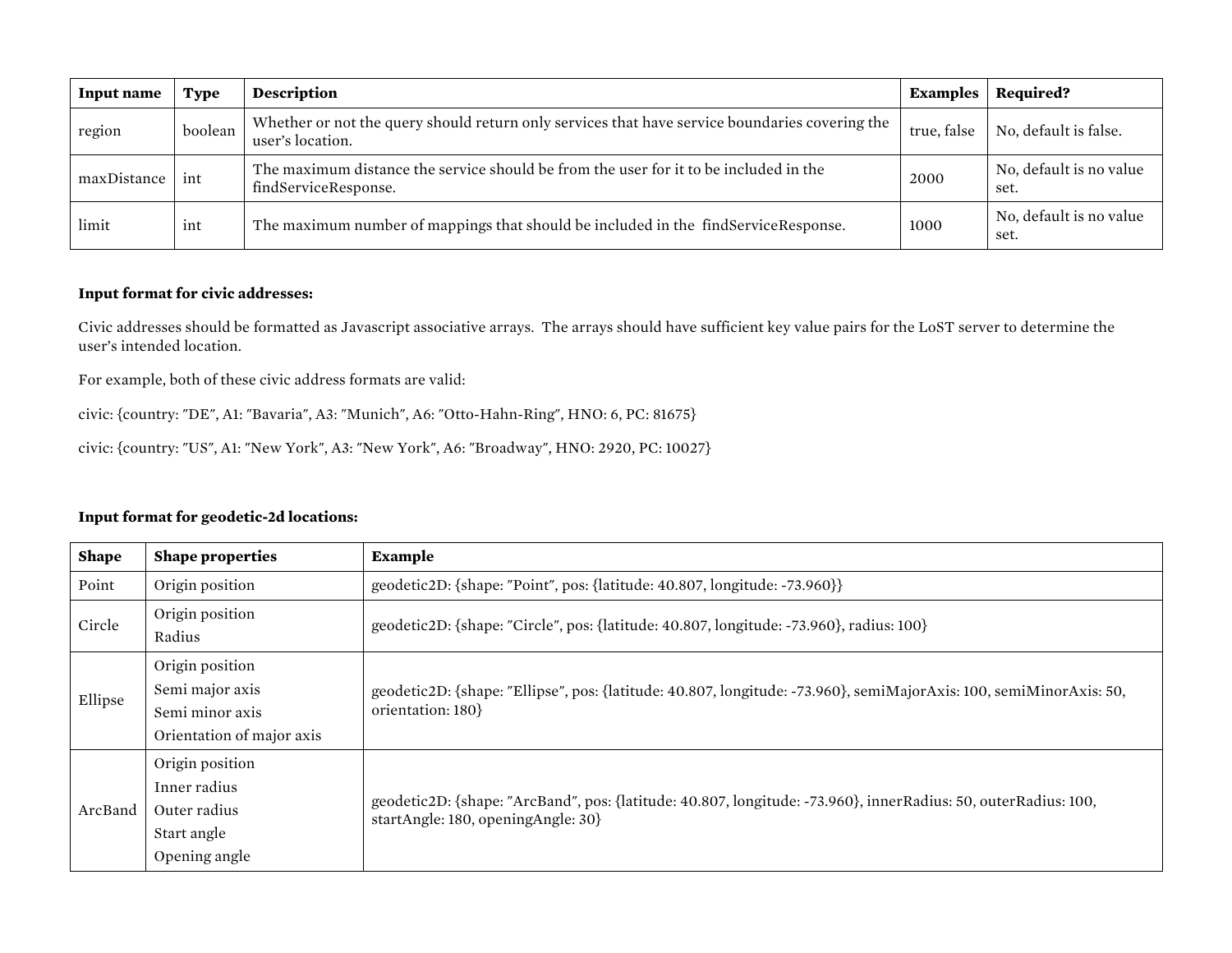| Polygon | An array of positions.<br>The last position must match<br>the first one. | <sup>1</sup> geodetic2D: {shape: "Polygon", posArray: [{latitude: 40.807, longitude: -73.960}, {latitude: 35, longitude: -73.960},<br>  {latitude: 40.807, longitude: 70}, {latitude: 40.807, longitude: -73.960}]} |
|---------|--------------------------------------------------------------------------|---------------------------------------------------------------------------------------------------------------------------------------------------------------------------------------------------------------------|
|---------|--------------------------------------------------------------------------|---------------------------------------------------------------------------------------------------------------------------------------------------------------------------------------------------------------------|

### **D. Output specification**

Once the LoST query is executed with the query() function, the following public variables are available in the lostQuery object.

| <b>Output</b> name            | Description                                                                                                                                                                 | Sample output                                                                                                                                                                                                                                                                                                                                                                                                                                                                                                                              |
|-------------------------------|-----------------------------------------------------------------------------------------------------------------------------------------------------------------------------|--------------------------------------------------------------------------------------------------------------------------------------------------------------------------------------------------------------------------------------------------------------------------------------------------------------------------------------------------------------------------------------------------------------------------------------------------------------------------------------------------------------------------------------------|
| lostQuery.lat                 | The latitude of the user as determined by geolocation.                                                                                                                      | 40.714                                                                                                                                                                                                                                                                                                                                                                                                                                                                                                                                     |
| lostQuery.lon                 | The longitude of the user as determined by geolocation.                                                                                                                     | $-74.006$                                                                                                                                                                                                                                                                                                                                                                                                                                                                                                                                  |
| lostQuery.lostQueryString     | The XML query string that was sent to the LoST server.<br>This is exposed to the user for debugging purposes.                                                               | xml version="1.0" encoding="UTF-8"?<br><findservice<br>xmlns="urn:ietf:params:xml:ns:lost1"<br/>xmlns:p2="http://www.opengis.net/gml"<br/>serviceBoundary="value"<br/>recursive="true"&gt;<br/><location id="6020688f1ce1896d" profile="geodetic-&lt;br&gt;&lt;math&gt;2d&lt;/math&gt;"><br/><p2:point <br="" id="point1">srsName="urn:ogc:def:crs:EPSG::4326"&gt;<br/><p2:pos>40.714 -74.006</p2:pos><br/><math>&lt;</math>/p2:Point&gt;<br/></p2:point></location><br/><service> urn:service:sos.police </service><br/></findservice<br> |
| lostQuery.lostResponseString  | The XML response string that the API received from the<br>LoST server. This is exposed to the user for debugging<br>purposes.                                               |                                                                                                                                                                                                                                                                                                                                                                                                                                                                                                                                            |
| lostQuery.mappings            | An array of mappings that were obtained from the<br>response. Each mapping is an associative array of<br>attributes of that mapping. The attributes are described<br>below. | $\sim$ $\sim$                                                                                                                                                                                                                                                                                                                                                                                                                                                                                                                              |
| lostQuery.mappings[i].expires | The absolute time at which the mapping becomes invalid.                                                                                                                     | "2009-01-01T00:00:00Z"                                                                                                                                                                                                                                                                                                                                                                                                                                                                                                                     |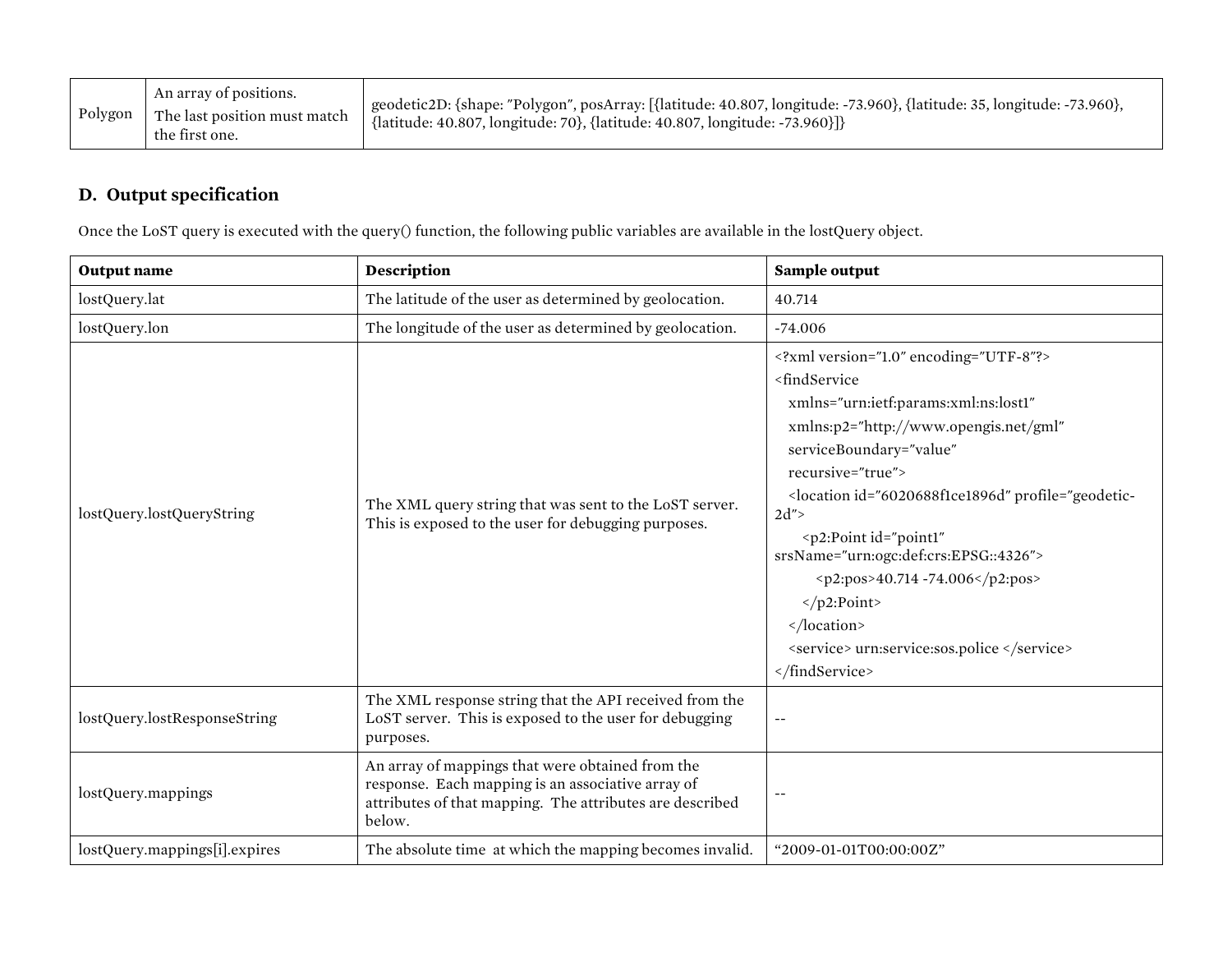| lostQuery.mappings[i].lastUpdated      | The time at which this mapping last changed.                                                                                                                                                                                                                                                                                                                                                                                                                                                                                                                   | "2009-01-01T00:00:00Z"                                                                                                                                                                                                                                                                               |  |
|----------------------------------------|----------------------------------------------------------------------------------------------------------------------------------------------------------------------------------------------------------------------------------------------------------------------------------------------------------------------------------------------------------------------------------------------------------------------------------------------------------------------------------------------------------------------------------------------------------------|------------------------------------------------------------------------------------------------------------------------------------------------------------------------------------------------------------------------------------------------------------------------------------------------------|--|
| lostQuery.mappings[i].source           | A unique string identifying the authoritative generator of<br>the mapping.                                                                                                                                                                                                                                                                                                                                                                                                                                                                                     | "lost.cs.columbia.edu"                                                                                                                                                                                                                                                                               |  |
| lostQuery.mappings[i].sourceId         | A token that identifies this particular mapping.                                                                                                                                                                                                                                                                                                                                                                                                                                                                                                               | "4c594c32-1389-11de-bfdc-8da325ae7c2f"                                                                                                                                                                                                                                                               |  |
| lostQuery.mappings[i].displayName      | A human readable name for the service.                                                                                                                                                                                                                                                                                                                                                                                                                                                                                                                         | "New York"                                                                                                                                                                                                                                                                                           |  |
| lostQuery.mappings[i].service          | The urn of the service type that was used in the query.                                                                                                                                                                                                                                                                                                                                                                                                                                                                                                        | "urn:service:sos"                                                                                                                                                                                                                                                                                    |  |
| lostQuery.mappings[i].uri[j]           | One or more uri strings that are associated with this<br>service.                                                                                                                                                                                                                                                                                                                                                                                                                                                                                              | "sip:psap_ny@irt.cs.columbia.edu"                                                                                                                                                                                                                                                                    |  |
| lostQuery.mappings[i].serviceNumber[j] | One or more phone numbers that are associated with this<br>service.                                                                                                                                                                                                                                                                                                                                                                                                                                                                                            | 911                                                                                                                                                                                                                                                                                                  |  |
| lostQuery.mappings[i].serviceBoundary  | In the current implementation, this field accesses one of<br>three possible responses from the LoST server that<br>describes the service's coverage:<br>1. The field may contain an associative array that<br>has one source and one key attributes that allow<br>the LoST client to look up the service boundary<br>with a separate findServiceBoundary request.<br>The field may contain an associate array that has<br>2.<br>one associative array describing a civic address.<br>The field may contain an array of positions that<br>3.<br>draw a polygon. | {source: "authoritative.example",<br>1.<br>key:"7214148E0433AFE2F1172E"}<br>{xmlns:"urn:ietf:params:xml:ns:<br>2.<br>pidf:geopriv10:civicAddr", country: "US", a1:<br>" $NY"$<br>$[37.775 -122.4194], [37.555 -122.4194], [37.555 -$<br>3.<br>122.4264}, {37.775 -122.4264}, {37.775 -<br>122.4194}] |  |
| lostQuery.mappings[i].serviceLocation  | The latitude and longitude of the service.                                                                                                                                                                                                                                                                                                                                                                                                                                                                                                                     | "33.665 -112.432"                                                                                                                                                                                                                                                                                    |  |
| lostQuery.mappings[i].civicAddress     | The civic address of the service.                                                                                                                                                                                                                                                                                                                                                                                                                                                                                                                              | {country: "US", A1: "New York", A3: "New York", A6:<br>"Broadway", HNO: 2920, PC: 10027}                                                                                                                                                                                                             |  |
| lostQuery.locationValidation           | An associative array that has the keys "valid", "invalid",<br>and "unchecked". Each key has a value denoting which<br>civic address tags were recognized by the server.                                                                                                                                                                                                                                                                                                                                                                                        | {valid: "Country A1"}                                                                                                                                                                                                                                                                                |  |
| lostQuery.exception                    | A string that describes the exception condition that caused<br>the LoST query to fail.                                                                                                                                                                                                                                                                                                                                                                                                                                                                         | "HTTP EXCEPTION: 404 not found"                                                                                                                                                                                                                                                                      |  |

### **E. Exception handling**

When the LoST query encounters an exception condition and is forced to call the error\_callback() function, the field lostQuery.exception contains text describing the exception condition. The possible conditions are described below: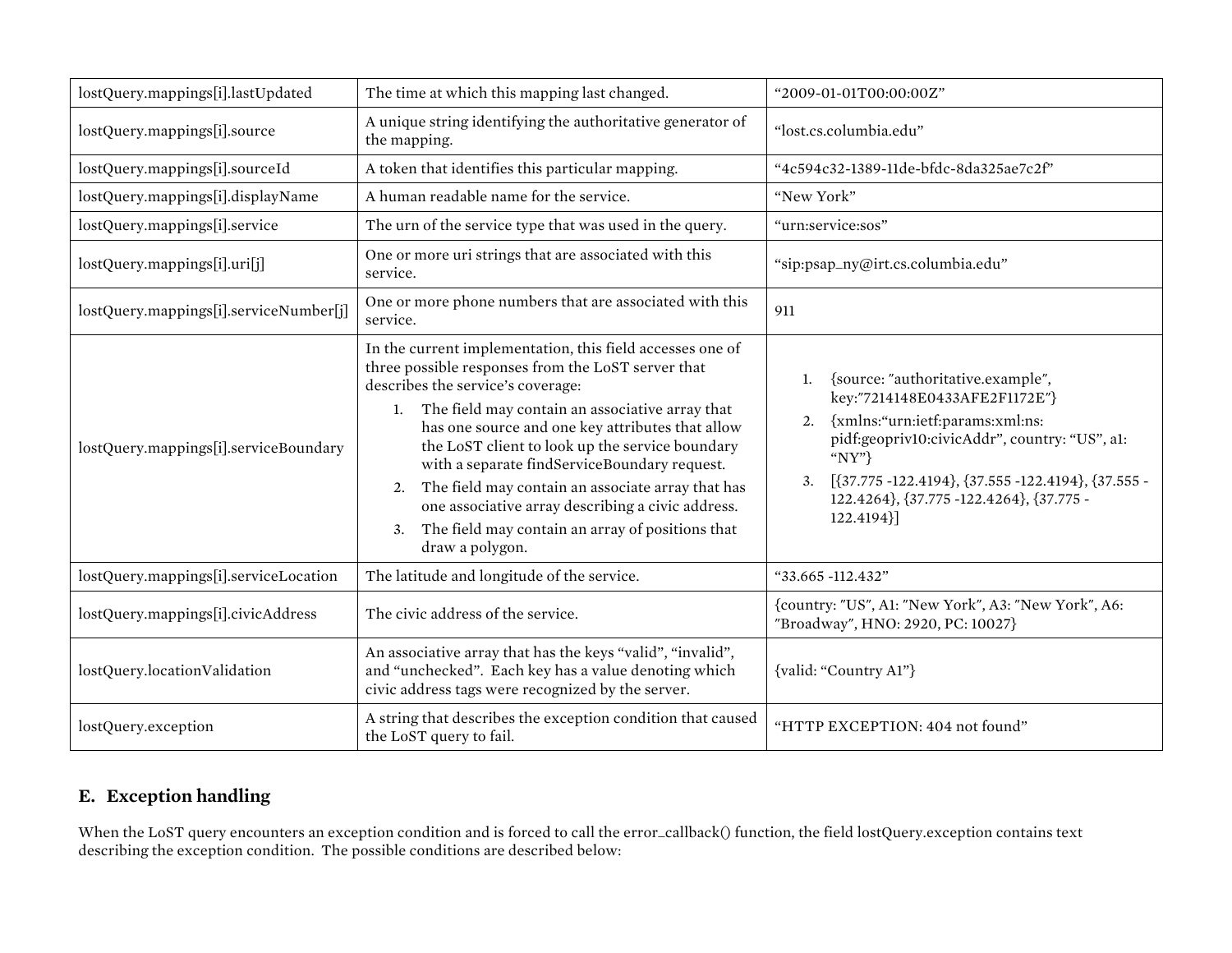| <b>Exception description</b>                                                                                                                                   | Example content of lostQuery.exception when this exception occurs                                                                                                                                                                                                                                                                                                                                                                                                                                                                                           |
|----------------------------------------------------------------------------------------------------------------------------------------------------------------|-------------------------------------------------------------------------------------------------------------------------------------------------------------------------------------------------------------------------------------------------------------------------------------------------------------------------------------------------------------------------------------------------------------------------------------------------------------------------------------------------------------------------------------------------------------|
| Insufficient parameters supplied to init() function.                                                                                                           | "INIT EXCEPTION: query parameters not entered.",<br>"INIT EXCEPTION: LoST server URL missing.",<br>"INIT EXCEPTION: Service URN missing.",<br>"INIT EXCEPTION: LoST query options incomplete."                                                                                                                                                                                                                                                                                                                                                              |
| Geolocation fails during a getCurrentPosition() call                                                                                                           | "GEOLOCATION EXCEPTION: " + < error message from geolocator>                                                                                                                                                                                                                                                                                                                                                                                                                                                                                                |
| Geolocation init() call fails because browser does not support<br>W3C geolocation API                                                                          | "GEOLOCATION EXCEPTION: Browser does not support W3C geo."                                                                                                                                                                                                                                                                                                                                                                                                                                                                                                  |
| Generation of query string fails because of invalid geodetic-<br>2d shape.                                                                                     | "QUERY EXCEPTION: Unknown shape profile."                                                                                                                                                                                                                                                                                                                                                                                                                                                                                                                   |
| Generation of query string fails because location is in neither<br>civic or geodetic-2d format.                                                                | "QUERY EXCEPTION: Unknown location profile."                                                                                                                                                                                                                                                                                                                                                                                                                                                                                                                |
| LoST findServiceResponse does not contain meaningful<br>information because the server has no data concerning query,<br>or because query string was incorrect. | "LOST EXCEPTION: " + LOST server's <errors> XML<br/>example follows<br/>"LOST EXCEPTION: HTTP/1.1 200 OK<br/>Server: Apache-Coyote/1.1<br/>Server: CU-LoST-RI/1.1.3.20091220<br/>Content-Type: application/lost+xml<br/>Content-Length: 215<br/>Date: Fri, 17 Dec 2010 07:24:51 GMT<br/><?xml version="1.0" encoding="UTF-8"?><errors <br="" xmlns="urn:ietf:params:xml:ns:lost1">source="ng911-lost1.irt.cs.columbia.edu"&gt;<internalerror message="ERROR: geometry contains&lt;br&gt;non-closed rings" xml:lang="en"></internalerror></errors>"</errors> |
| LoST server could not be reached or timed out.                                                                                                                 | "HTTP EXCEPTION: 404 not found"                                                                                                                                                                                                                                                                                                                                                                                                                                                                                                                             |

# III. Design

# **A. Required resources**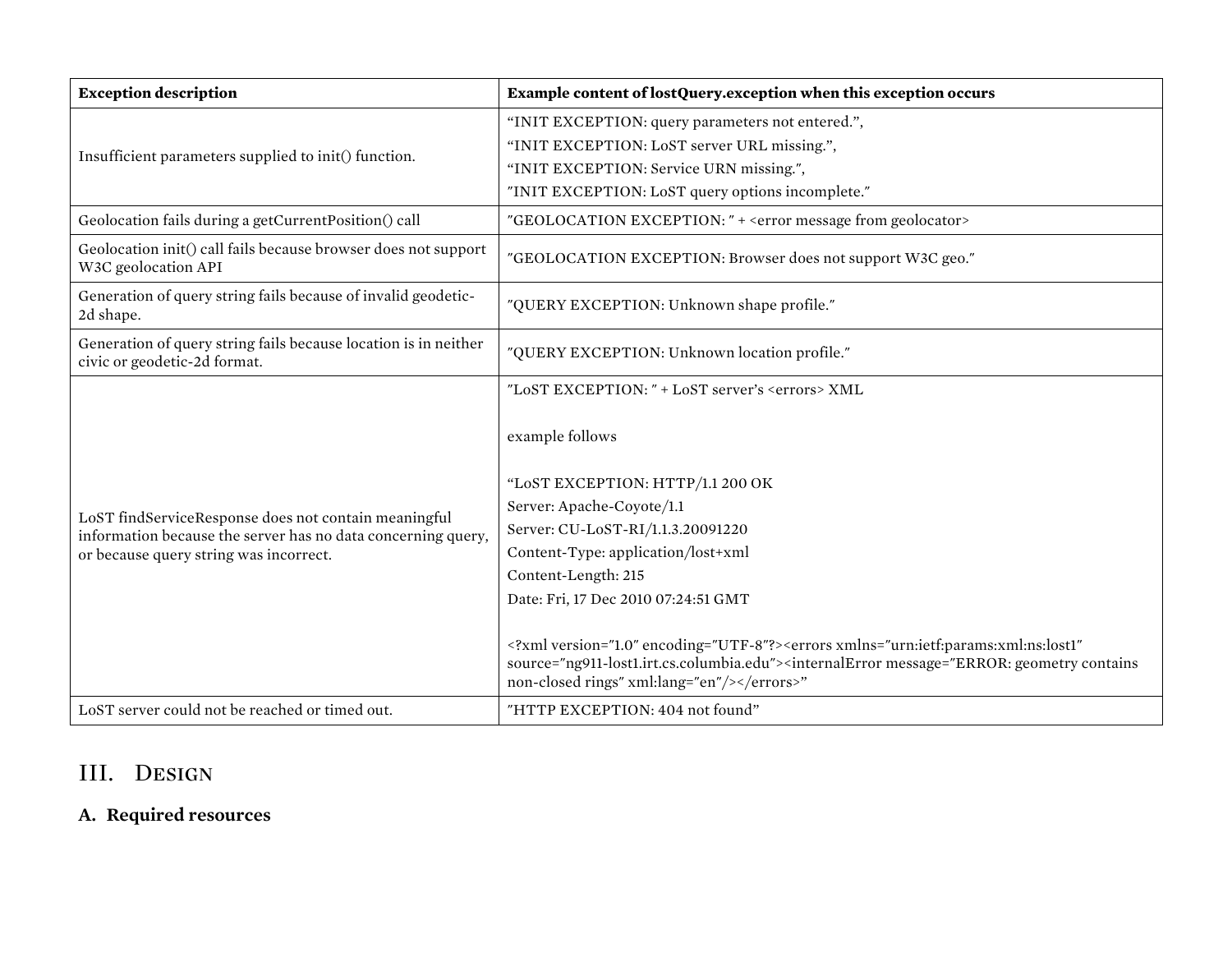The LoST Javascript API relies on the browser's implementation of the W3C Geolocation API to acquire location information of the user. The Geolocation API is supported only in the newest browsers. This API is confirmed to work well on Mozilla Firefox, Google Chrome, Apple Safari, Opera, and the Android web browser.

The API requires that the browser support XMLHttpRequests, also known as AJAX, for purposes of communicating with the LoST server.

The API relies on two scripts that are implemented by other authors and released on public licenses. One is a script to encode and decode GET method information from url strings, credited to www.webtoolkit.info. The other script is an XML to JSON parser written by Thomas Frank.

On the server side, the API requires that the server support PHP with the cURL library. This is necessary because browsers do not allow AJAX information to come from hosts other than the one hosting the current page. Due to this security constraint, browsers would reject information coming from LoST servers. The PHP script is necessary to act as a proxy for LoST responses coming from the LoST server, making it seem to browsers that the information is coming from the same source as the page provider.

### **B. Module description**

The following table describes the architecture of the LoST Javascript API.

| <b>Module</b> name      | <b>Module description</b>                                                                                                                                                                                                         |
|-------------------------|-----------------------------------------------------------------------------------------------------------------------------------------------------------------------------------------------------------------------------------|
| LoSTInterface.js        | The main script for the API. This script obtains the parameters needed for the query, and maintains the variables that contain the<br>results of the query. This script also maintains the program flow.                          |
| LoSTServiceInterface.js | The script that conducts the communication with the LoST server via AJAX. This script is also capable of parsing a small portion of<br>the response message to determine whether or not the response contains usable information. |
| QueryGenerator.js       | The script that maintains XML templates of LoST queries. Separate templates are kept for the different location profiles that can be<br>used in LoST queries.                                                                     |
| ResponseParser.js       | The script that interprets the findServiceResponse XML and creates the mappings array.                                                                                                                                            |
| xml2json.js             | A script that contains an XML to JSON (Javascript Object Notation) parser.                                                                                                                                                        |
| LoST_proxy.php          | A script that contains a proxy that forwards queries to the LoST server and returns responses to the LoST client.                                                                                                                 |

### IV. TEST CASES

The following pages contain documentation regarding the test cases applied to the LoST Javascript API to ensure that it functions correctly. The tests are separated in input tests, output tests, and full integration tests. Because no existing LoST server implements the features in the LoST Extensions draft, the responses that contain tags found only in the LoST Extensions draft were tested with dummy responses fed to the parser as a static string.

### **A. Input Tests**

Here, we test to make sure the LoST API can replicate the example queries in RFC 5222 and in the LoST Extensions draft.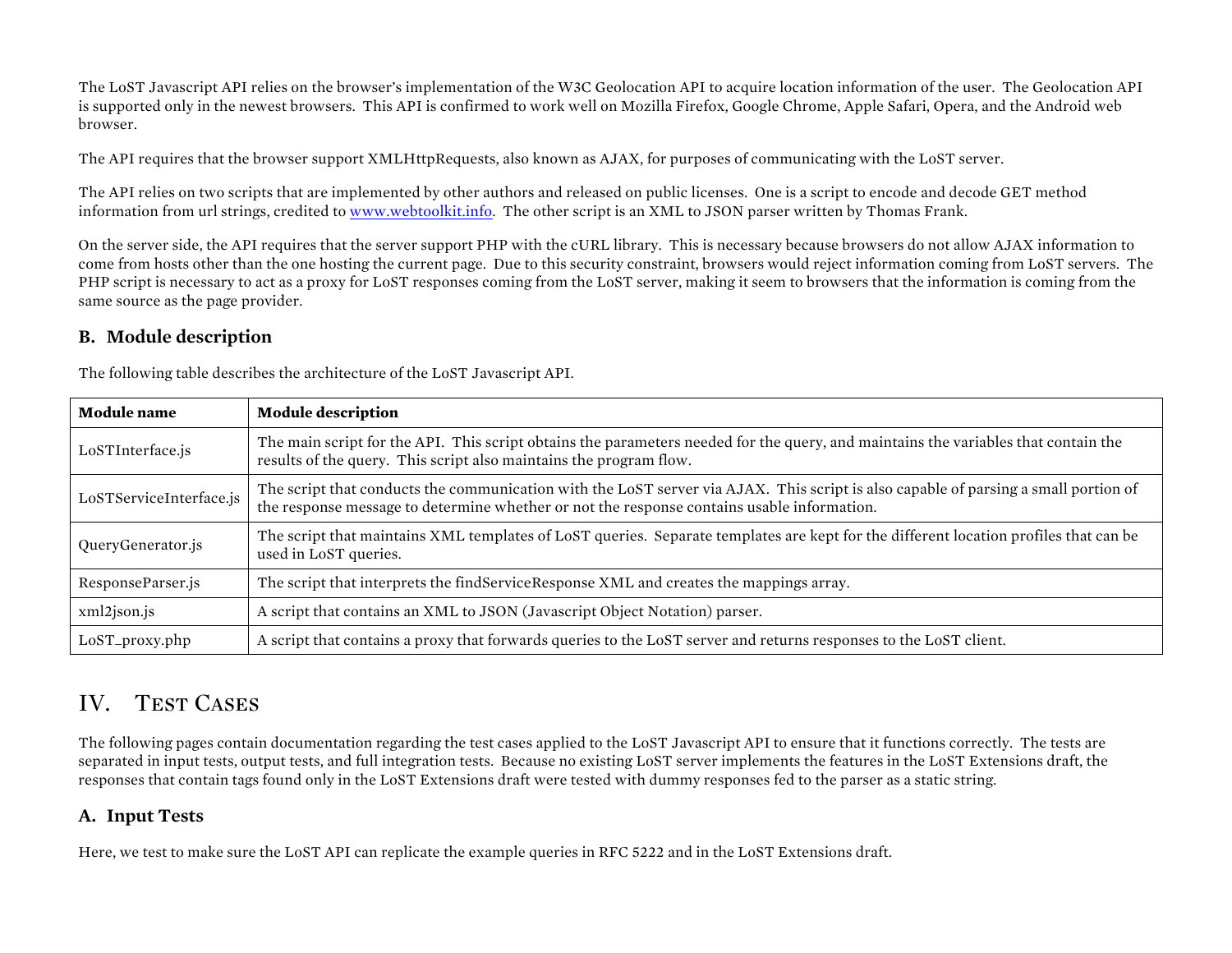| <b>Description</b>                                              | <b>Test parameters</b>                                                               | <b>Expected query</b>                                                                                                                                                                                                                                                                                                                                                                                                                                                                                                                                             | <b>Observed query</b>                                                                                                                                                                                                                                                                                                                                                                                                                                                                                                                                                                        |
|-----------------------------------------------------------------|--------------------------------------------------------------------------------------|-------------------------------------------------------------------------------------------------------------------------------------------------------------------------------------------------------------------------------------------------------------------------------------------------------------------------------------------------------------------------------------------------------------------------------------------------------------------------------------------------------------------------------------------------------------------|----------------------------------------------------------------------------------------------------------------------------------------------------------------------------------------------------------------------------------------------------------------------------------------------------------------------------------------------------------------------------------------------------------------------------------------------------------------------------------------------------------------------------------------------------------------------------------------------|
| Base case using<br>geolocation<br>capabilities of the<br>device | No civic address or geodetic location<br>provided. API defaults to using geolocation | xml version="1.0" encoding="UTF-8"?<br><findservice<br>xmlns="urn:ietf:params:xml:ns:lost1"<br/>xmlns:p2="http://www.opengis.net/gml"<br/>serviceBoundary="value"<br/>recursive="true"&gt;<br/><location id="6020688f1ce1896d" profile="geodetic-2d"><br/><p2:point <br="" id="point1">srsName="urn:ogc:def:crs:EPSG::4326"&gt;<br/><p2:pos>37.775 -122.422</p2:pos><br/><math>\langle</math>/p2:Point&gt;<br/></p2:point></location><br/><service>urn:service:sos.police</service><br/></findservice<br>                                                         | xml version="1.0" encoding="UTF-8"?<br><findservice<br>xmlns="urn:ietf:params:xml:ns:lost1"<br/>xmlns:p2="http://www.opengis.net/gml"<br/>serviceBoundary="value"<br/>recursive="true"&gt;<br/><location id="6020688f1ce1896d" profile="geodetic-2d"><br/><p2:point id="point1" srsname="urn:ogc:def:crs:EPSG::4326"><br/><p2:pos>40.714 -74.006</p2:pos><br/><math>&lt;</math>/p2:Point&gt;<br/></p2:point></location><br/><service> urn:service:sos.police </service><br/></findservice<br>                                                                                                |
| Validate location<br>enabled                                    | validateLocation: true,                                                              | xml version="1.0" encoding="UTF-8"?<br><findservice<br>xmlns="urn:ietf:params:xml:ns:lost1"<br/>recursive="true"<br/>validateLocation="true"<br/>serviceBoundary="value"&gt;<br/><location id="627b8bf819d0bad4d" profile="civic"><br/><civicaddress<br>xmlns="urn:ietf:params:xml:ns:pidf:geopriv10:civicAddr"&gt;<br/><country>DE</country><br/><al>Bavaria</al><br/><a3>Munich</a3><br/><a6>Otto-Hahn-Ring</a6><br/><hno>6</hno><br/><pc>81675</pc><br/><br/></civicaddress<br></location><br/><service>urn:service:sos.police</service><br/></findservice<br> | xml version="1.0" encoding="UTF-8"?<br><findservice<br>xmlns="urn:ietf:params:xml:ns:lost1"<br/>recursive="true"<br/>validateLocation="true"<br/>serviceBoundary="value"&gt;<br/><location id="627b8bf819d0bad4d" profile="civic"><br/><civicaddress<br>xmlns="urn:ietf:params:xml:ns:pidf:geopriv10:civicAddr"&gt;<br/><country>DE</country><br/><a1>Bavaria</a1><br/><a3>Munich</a3><br/><a6>Otto-Hahn-Ring</a6><br/><math>-HNO&gt;6<!--1/ < HNO--></math><br/><pc>81675</pc><br/><br/></civicaddress<br></location><br/><service> urn:service:sos.police </service><br/></findservice<br> |
| Service boundary<br>requested as<br>reference                   | serviceBoundary: reference,                                                          | xml version="1.0" encoding="UTF-8"?<br><findservice<br>xmlns="urn:ietf:params:xml:ns:lost1"<br/>xmlns:p2="http://www.opengis.net/gml"<br/>recursive="true"</findservice<br>                                                                                                                                                                                                                                                                                                                                                                                       | xml version="1.0" encoding="UTF-8"?<br><findservice<br>xmlns="urn:ietf:params:xml:ns:lost1"<br/>xmlns:p2="http://www.opengis.net/gml"<br/>serviceBoundary="reference"</findservice<br>                                                                                                                                                                                                                                                                                                                                                                                                       |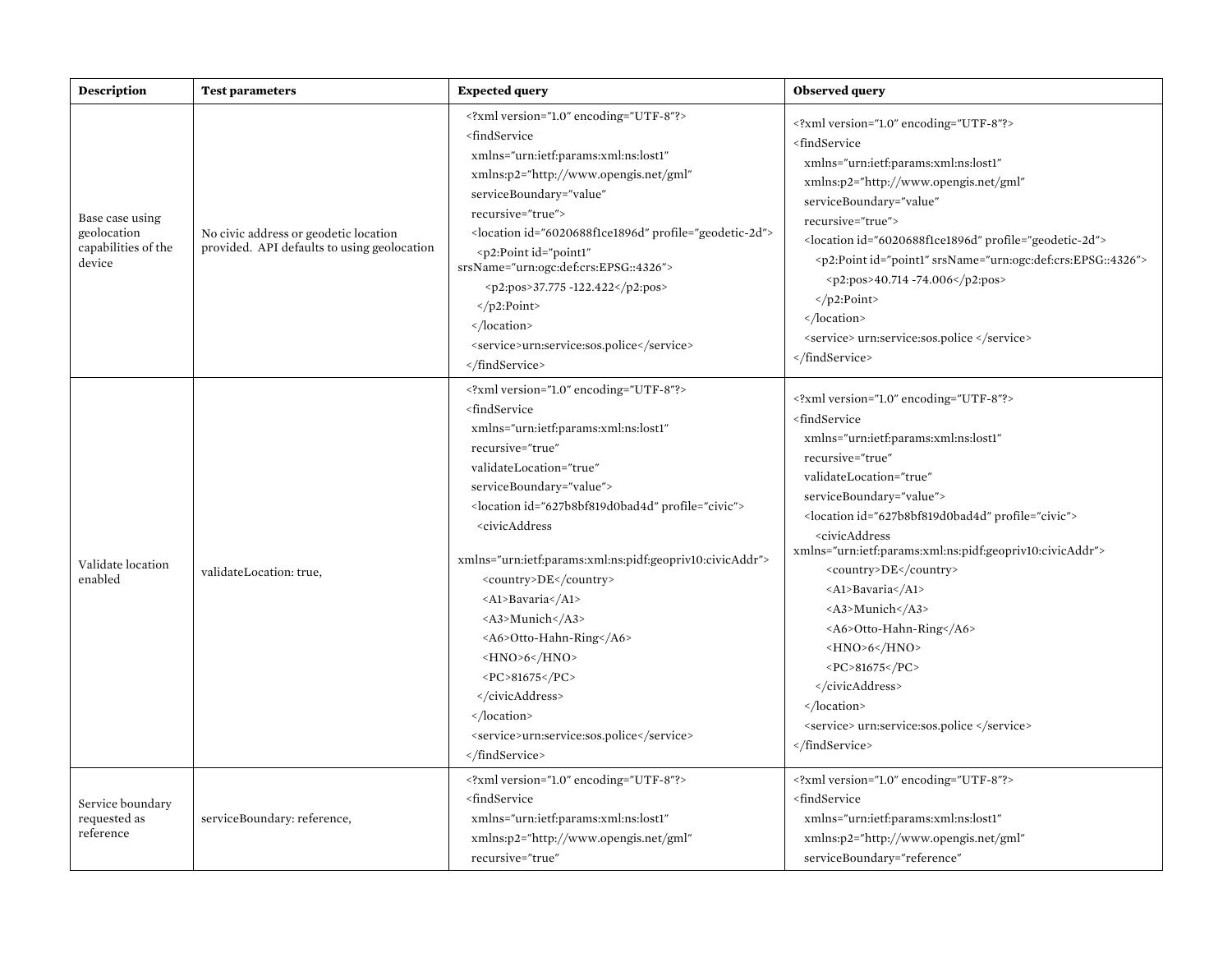|               |                                                                                                       | serviceBoundary="reference">                                                                                                | recursive="true">                                                      |
|---------------|-------------------------------------------------------------------------------------------------------|-----------------------------------------------------------------------------------------------------------------------------|------------------------------------------------------------------------|
|               |                                                                                                       | <location id="6020688f1ce1896d" profile="geodetic-2d"></location>                                                           | <location id="627b8bf819d0bad4d" profile="geodetic-2d"></location>     |
|               |                                                                                                       | <p2:point <="" id="point1" td=""><td><p2:point id="point1" srsname="urn:ogc:def:crs:EPSG::4326"></p2:point></td></p2:point> | <p2:point id="point1" srsname="urn:ogc:def:crs:EPSG::4326"></p2:point> |
|               |                                                                                                       | srsName="urn:ogc:def:crs:EPSG::4326">                                                                                       | <p2:pos>40.714 -74.006</p2:pos>                                        |
|               |                                                                                                       | <p2:pos>37.775 -122.422</p2:pos>                                                                                            | $<$ /p2:Point>                                                         |
|               |                                                                                                       | $<$ /p2:Point>                                                                                                              |                                                                        |
|               |                                                                                                       |                                                                                                                             | <service> urn:service:sos.police </service>                            |
|               |                                                                                                       | <service>urn:service:sos.police</service>                                                                                   |                                                                        |
|               |                                                                                                       |                                                                                                                             |                                                                        |
|               |                                                                                                       |                                                                                                                             | xml version="1.0" encoding="UTF-8"?                                    |
|               |                                                                                                       | xml version="1.0" encoding="UTF-8"?                                                                                         | <findservice< td=""></findservice<>                                    |
|               |                                                                                                       | <findservice <="" td="" xmlns="urn:ietf:params:xml:ns:lost1"><td>xmlns="urn:ietf:params:xml:ns:lost1"</td></findservice>    | xmlns="urn:ietf:params:xml:ns:lost1"                                   |
|               |                                                                                                       | recursive="true" serviceBoundary="value">                                                                                   | recursive="true"                                                       |
|               |                                                                                                       | <location id="627b8bf819d0bad4d" profile="civic"></location>                                                                | validateLocation="false"                                               |
|               |                                                                                                       | <civicaddress< td=""><td>serviceBoundary="value"&gt;</td></civicaddress<>                                                   | serviceBoundary="value">                                               |
|               |                                                                                                       |                                                                                                                             | <location id="627b8bf819d0bad4d" profile="civic"></location>           |
|               |                                                                                                       | xmlns="urn:ietf:params:xml:ns:pidf:geopriv10:civicAddr">                                                                    | <civicaddress< td=""></civicaddress<>                                  |
|               | civic: {country: "DE", A1: "Bavaria", A3:<br>"Munich", A6: "Otto-Hahn-Ring", HNO: 6,<br>$PC: 81675$ , | <country>DE</country>                                                                                                       | xmlns="urn:ietf:params:xml:ns:pidf:geopriv10:civicAddr">               |
| Civic queries |                                                                                                       | <al>Bavaria</al>                                                                                                            | <country>DE</country>                                                  |
|               |                                                                                                       | <a3>Munich</a3>                                                                                                             | <al>Bavaria</al>                                                       |
|               |                                                                                                       | <a6>Otto-Hahn-Ring</a6>                                                                                                     | <a3>Munich</a3>                                                        |
|               |                                                                                                       | $-HNO>6$                                                                                                                    | <a6>Otto-Hahn-Ring</a6>                                                |
|               |                                                                                                       | <pc>81675</pc>                                                                                                              | $-HNO>6$                                                               |
|               |                                                                                                       |                                                                                                                             | <pc>81675</pc>                                                         |
|               |                                                                                                       |                                                                                                                             |                                                                        |
|               |                                                                                                       | <service>urn:service:sos.police</service>                                                                                   |                                                                        |
|               |                                                                                                       |                                                                                                                             | <service> urn:service:sos.police </service>                            |
|               |                                                                                                       |                                                                                                                             |                                                                        |
|               |                                                                                                       |                                                                                                                             | xml version="1.0" encoding="UTF-8"?                                    |
|               |                                                                                                       |                                                                                                                             | <findservice< td=""></findservice<>                                    |
|               |                                                                                                       |                                                                                                                             | xmlns="urn:ietf:params:xml:ns:lost1"                                   |
|               |                                                                                                       |                                                                                                                             | recursive="true"                                                       |
| Civic Address | civic: {country: "US", A1: "New York", A3:                                                            |                                                                                                                             | validateLocation="true"                                                |
|               | "New York", A6: "Broadway", HNO: 2920,                                                                |                                                                                                                             | serviceBoundary="value">                                               |
|               | $PC: 10027$ ,                                                                                         |                                                                                                                             | <location id="627b8bf819d0bad4d" profile="civic"></location>           |
|               |                                                                                                       |                                                                                                                             | <civicaddress< td=""></civicaddress<>                                  |
|               |                                                                                                       |                                                                                                                             | xmlns="urn:ietf:params:xml:ns:pidf:geopriv10:civicAddr">               |
|               |                                                                                                       |                                                                                                                             | <country>US</country>                                                  |
|               |                                                                                                       |                                                                                                                             | <al>New York</al>                                                      |
|               |                                                                                                       |                                                                                                                             | <a3>New York</a3>                                                      |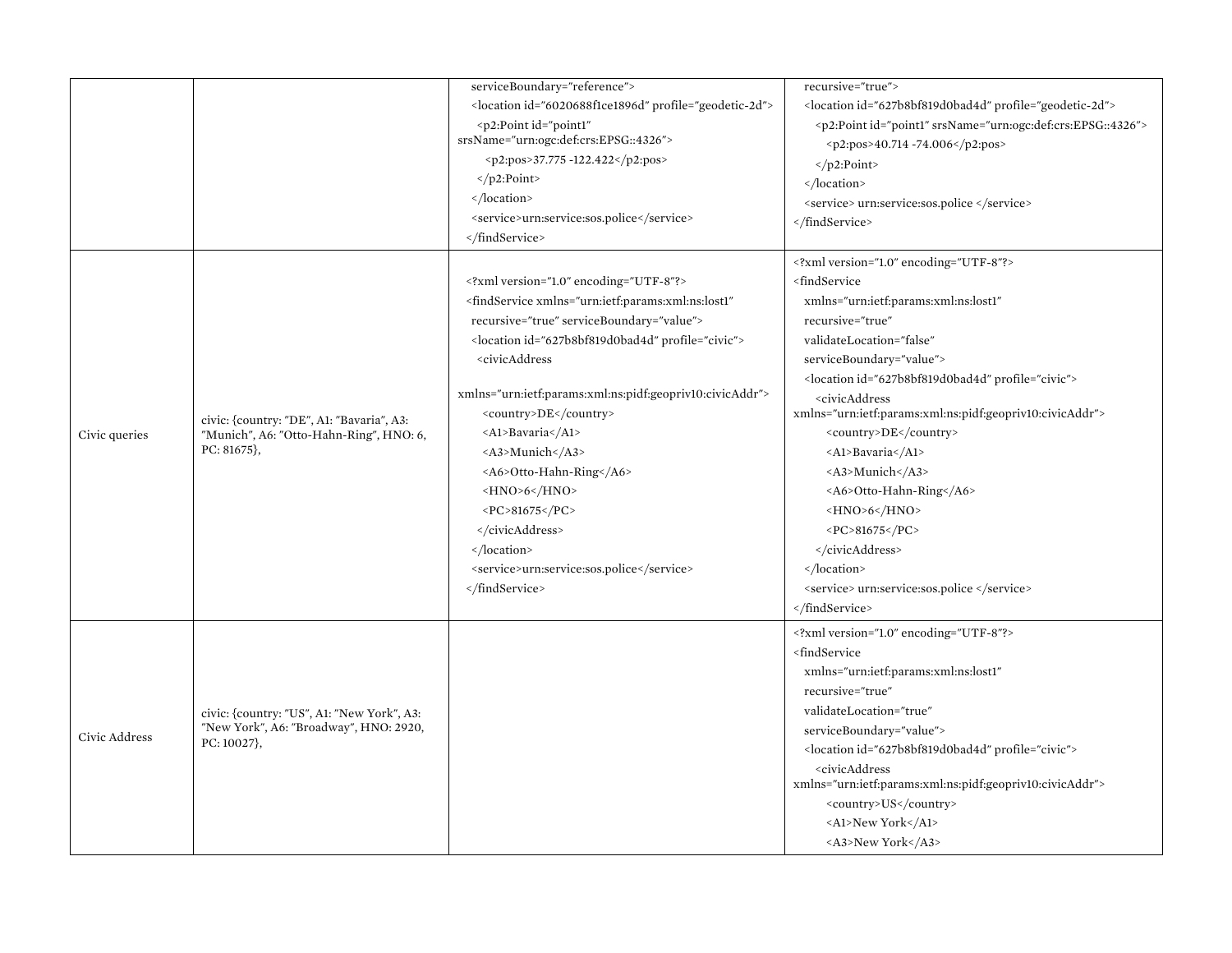|                     |                                                                                                                                | <a6>Broadway</a6><br><hno>2920</hno><br><pc>10027</pc><br><br><br><service>urn:service:sos</service><br>                                                                                                                                                                                                                                                                                                                                                                                                              |
|---------------------|--------------------------------------------------------------------------------------------------------------------------------|-----------------------------------------------------------------------------------------------------------------------------------------------------------------------------------------------------------------------------------------------------------------------------------------------------------------------------------------------------------------------------------------------------------------------------------------------------------------------------------------------------------------------|
| Geodetic 2D Point   | {shape: "Point", pos: {latitude: 40.807,<br>longitude: -73.960}}                                                               | xml version="1.0" encoding="UTF-8"?<br><findservice<br>xmlns="urn:ietf:params:xml:ns:lost1"<br/>xmlns:p2="http://www.opengis.net/gml"<br/>serviceBoundary="value"<br/>recursive="true"&gt;<br/><location id="627b8bf819d0bad4d" profile="geodetic-2d"><br/><p2:point id="point1" srsname="urn:ogc:def:crs:EPSG::4326"><br/><p2:pos>40.807 -73.96</p2:pos><br/></p2:point><br/></location><br/><service>urn:service:sos</service><br/></findservice<br>                                                                |
| Geodetic 2D Circle  | {shape: "Circle", pos: {latitude: 40.807,<br>longitude: -73.960}, radius: 100}                                                 | xml version="1.0" encoding="UTF-8"?<br><findservice<br>xmlns="urn:ietf:params:xml:ns:lost1"<br/>xmlns:p2="http://www.opengis.net/gml"<br/>serviceBoundary="value"<br/>recursive="true"&gt;<br/><location id="627b8bf819d0bad4d" profile="geodetic-2d"><br/><p2:circle srsname="urn:ogc:def:crs:EPSG::4326"><br/><p2:pos>40.807 -73.96</p2:pos><br/><p2:radius<br>uom="urn:ogc:def:uom:EPSG::9001"&gt;100<br/></p2:radius<br></p2:circle><br/></location><br/><service>urn:service:sos</service><br/></findservice<br> |
| Geodetic 2D Ellipse | {shape: "Ellipse", pos: {latitude: 40.807,<br>longitude: -73.960}, semiMajorAxis: 100,<br>semiMinorAxis: 50, orientation: 180} | xml version="1.0" encoding="UTF-8"?<br><findservice<br>xmlns="urn:ietf:params:xml:ns:lost1"<br/>xmlns:p2="http://www.opengis.net/gml"</findservice<br>                                                                                                                                                                                                                                                                                                                                                                |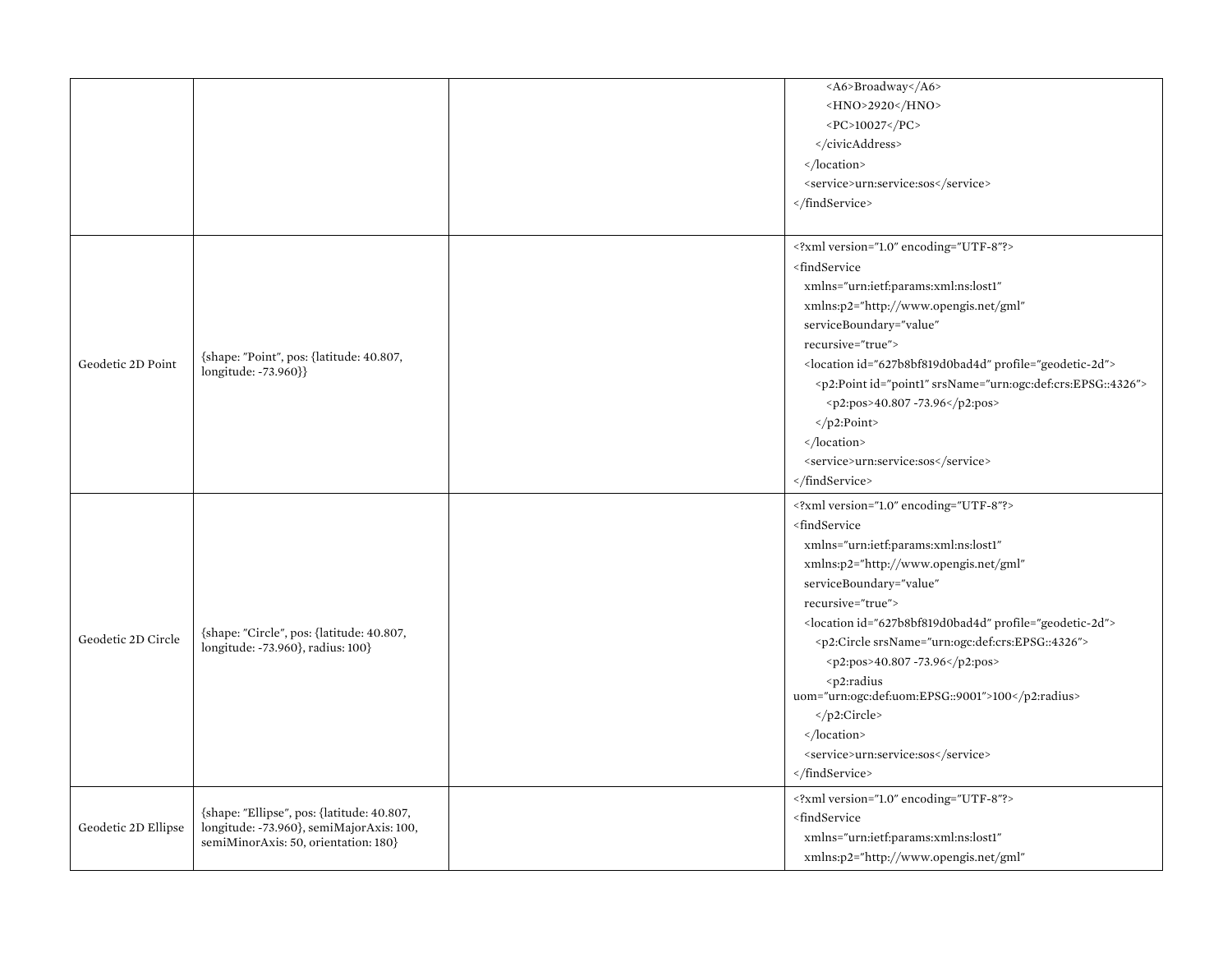|             |                                                                                                                                                                                                       |  | serviceBoundary="value"                                                                                                                                                                                                                                                                                                                                                                                                                         |
|-------------|-------------------------------------------------------------------------------------------------------------------------------------------------------------------------------------------------------|--|-------------------------------------------------------------------------------------------------------------------------------------------------------------------------------------------------------------------------------------------------------------------------------------------------------------------------------------------------------------------------------------------------------------------------------------------------|
|             |                                                                                                                                                                                                       |  | recursive="true">                                                                                                                                                                                                                                                                                                                                                                                                                               |
|             |                                                                                                                                                                                                       |  | <location id="627b8bf819d0bad4d" profile="geodetic-2d"></location>                                                                                                                                                                                                                                                                                                                                                                              |
|             |                                                                                                                                                                                                       |  | <p2:ellipse srsname="urn:ogc:def:crs:EPSG::4326"></p2:ellipse>                                                                                                                                                                                                                                                                                                                                                                                  |
|             |                                                                                                                                                                                                       |  | <p2:pos>40.807 -73.96</p2:pos>                                                                                                                                                                                                                                                                                                                                                                                                                  |
|             |                                                                                                                                                                                                       |  | <p2:semimajoraxis<br>uom="urn:ogc:def:uom:EPSG::9001"&gt;100</p2:semimajoraxis<br>                                                                                                                                                                                                                                                                                                                                                              |
|             |                                                                                                                                                                                                       |  | <p2:semiminoraxis<br>uom="urn:ogc:def:uom:EPSG::9001"&gt;50</p2:semiminoraxis<br>                                                                                                                                                                                                                                                                                                                                                               |
|             |                                                                                                                                                                                                       |  | <p2:orientation<br>uom="urn:ogc:def:uom:EPSG::9102"&gt;180</p2:orientation<br>                                                                                                                                                                                                                                                                                                                                                                  |
|             |                                                                                                                                                                                                       |  |                                                                                                                                                                                                                                                                                                                                                                                                                                                 |
|             |                                                                                                                                                                                                       |  |                                                                                                                                                                                                                                                                                                                                                                                                                                                 |
|             |                                                                                                                                                                                                       |  | <service>urn:service:sos</service>                                                                                                                                                                                                                                                                                                                                                                                                              |
|             |                                                                                                                                                                                                       |  |                                                                                                                                                                                                                                                                                                                                                                                                                                                 |
|             |                                                                                                                                                                                                       |  | xml version="1.0" encoding="UTF-8"?                                                                                                                                                                                                                                                                                                                                                                                                             |
|             |                                                                                                                                                                                                       |  | <findservice< td=""></findservice<>                                                                                                                                                                                                                                                                                                                                                                                                             |
|             | {shape: "Polygon", posArray: [{latitude:<br>40.807, longitude: -73.960}, {latitude: 35,<br>longitude: -73.960}, {latitude: 40.807,<br>longitude: 70}, {latitude: 40.807, longitude: -<br>$73.960$ }]} |  | xmlns="urn:ietf:params:xml:ns:lost1"                                                                                                                                                                                                                                                                                                                                                                                                            |
|             |                                                                                                                                                                                                       |  | xmlns:p2="http://www.opengis.net/gml"                                                                                                                                                                                                                                                                                                                                                                                                           |
|             |                                                                                                                                                                                                       |  | serviceBoundary="value"                                                                                                                                                                                                                                                                                                                                                                                                                         |
|             |                                                                                                                                                                                                       |  | recursive="true">                                                                                                                                                                                                                                                                                                                                                                                                                               |
|             |                                                                                                                                                                                                       |  | <location id="627b8bf819d0bad4d" profile="geodetic-2d"></location>                                                                                                                                                                                                                                                                                                                                                                              |
|             |                                                                                                                                                                                                       |  | <p2:polygon srsname="urn:ogc:def:crs:EPSG::4326"></p2:polygon>                                                                                                                                                                                                                                                                                                                                                                                  |
|             |                                                                                                                                                                                                       |  | <p2:exterior></p2:exterior>                                                                                                                                                                                                                                                                                                                                                                                                                     |
| Geodetic 2D |                                                                                                                                                                                                       |  | <p2:linearring></p2:linearring>                                                                                                                                                                                                                                                                                                                                                                                                                 |
| Polygon     |                                                                                                                                                                                                       |  | $\n\frac{1}{2} \cdot \frac{1}{2} \cdot \frac{1}{2} \cdot \frac{1}{2} \cdot \frac{1}{2} \cdot \frac{1}{2} \cdot \frac{1}{2} \cdot \frac{1}{2} \cdot \frac{1}{2} \cdot \frac{1}{2} \cdot \frac{1}{2} \cdot \frac{1}{2} \cdot \frac{1}{2} \cdot \frac{1}{2} \cdot \frac{1}{2} \cdot \frac{1}{2} \cdot \frac{1}{2} \cdot \frac{1}{2} \cdot \frac{1}{2} \cdot \frac{1}{2} \cdot \frac{1}{2} \cdot \frac{1}{2} \cdot \frac{1}{2} \cdot \frac{1}{2} \$ |
|             |                                                                                                                                                                                                       |  | $2:pos>35 - 73.96 < p2:pos>35 - 73.96$                                                                                                                                                                                                                                                                                                                                                                                                          |
|             |                                                                                                                                                                                                       |  | <p2:pos>40.807 70</p2:pos>                                                                                                                                                                                                                                                                                                                                                                                                                      |
|             |                                                                                                                                                                                                       |  | <p2:pos>40.807 -73.96</p2:pos>                                                                                                                                                                                                                                                                                                                                                                                                                  |
|             |                                                                                                                                                                                                       |  |                                                                                                                                                                                                                                                                                                                                                                                                                                                 |
|             |                                                                                                                                                                                                       |  |                                                                                                                                                                                                                                                                                                                                                                                                                                                 |
|             |                                                                                                                                                                                                       |  |                                                                                                                                                                                                                                                                                                                                                                                                                                                 |
|             |                                                                                                                                                                                                       |  |                                                                                                                                                                                                                                                                                                                                                                                                                                                 |
|             |                                                                                                                                                                                                       |  | <service>urn:service:sos</service>                                                                                                                                                                                                                                                                                                                                                                                                              |
|             |                                                                                                                                                                                                       |  |                                                                                                                                                                                                                                                                                                                                                                                                                                                 |
|             |                                                                                                                                                                                                       |  | xml version="1.0" encoding="UTF-8"?                                                                                                                                                                                                                                                                                                                                                                                                             |
|             | {shape: "ArcBand", pos: {latitude: 40.807,                                                                                                                                                            |  | <findservice< td=""></findservice<>                                                                                                                                                                                                                                                                                                                                                                                                             |
| Geodetic 2D | longitude: -73.960}, innerRadius: 50,                                                                                                                                                                 |  | xmlns="urn:ietf:params:xml:ns:lost1"                                                                                                                                                                                                                                                                                                                                                                                                            |
| ArcBand     | outerRadius: 100, startAngle: 180,<br>openingAngle: 30}                                                                                                                                               |  | xmlns:p2="http://www.opengis.net/gml"                                                                                                                                                                                                                                                                                                                                                                                                           |
|             |                                                                                                                                                                                                       |  | serviceBoundary="value"                                                                                                                                                                                                                                                                                                                                                                                                                         |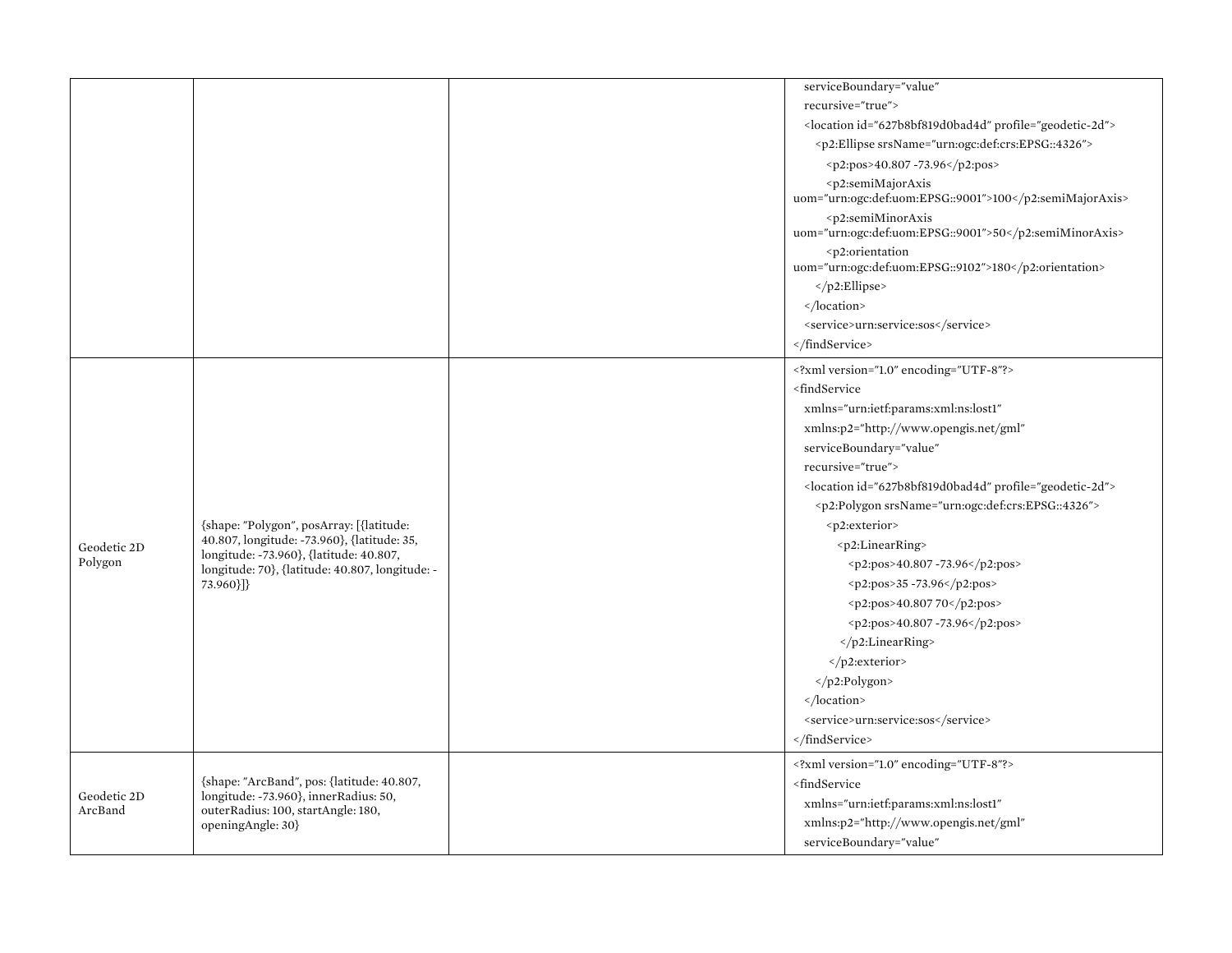|                   |                   |                                                                                                                                                                                                                                                                                                                                                                                                                                                                                                                            | recursive="true"><br><location id="627b8bf819d0bad4d" profile="geodetic-2d"></location>                                                                                                                                                                                                                                                                                                                                                                                                                                                             |
|-------------------|-------------------|----------------------------------------------------------------------------------------------------------------------------------------------------------------------------------------------------------------------------------------------------------------------------------------------------------------------------------------------------------------------------------------------------------------------------------------------------------------------------------------------------------------------------|-----------------------------------------------------------------------------------------------------------------------------------------------------------------------------------------------------------------------------------------------------------------------------------------------------------------------------------------------------------------------------------------------------------------------------------------------------------------------------------------------------------------------------------------------------|
|                   |                   |                                                                                                                                                                                                                                                                                                                                                                                                                                                                                                                            | <p2:arcband srsname="urn:ogc:def:crs:EPSG::4326"></p2:arcband>                                                                                                                                                                                                                                                                                                                                                                                                                                                                                      |
|                   |                   |                                                                                                                                                                                                                                                                                                                                                                                                                                                                                                                            | <p2:pos>40.807 -73.96</p2:pos>                                                                                                                                                                                                                                                                                                                                                                                                                                                                                                                      |
|                   |                   |                                                                                                                                                                                                                                                                                                                                                                                                                                                                                                                            | <p2:innerradius<br>uom="urn:ogc:def:uom:EPSG::9001"&gt;50</p2:innerradius<br>                                                                                                                                                                                                                                                                                                                                                                                                                                                                       |
|                   |                   |                                                                                                                                                                                                                                                                                                                                                                                                                                                                                                                            | <p2:outerradius<br>uom="urn:ogc:def:uom:EPSG::9001"&gt;100</p2:outerradius<br>                                                                                                                                                                                                                                                                                                                                                                                                                                                                      |
|                   |                   |                                                                                                                                                                                                                                                                                                                                                                                                                                                                                                                            | <p2:startangle<br>uom="urn:ogc:def:uom:EPSG::9102"&gt;180</p2:startangle<br>                                                                                                                                                                                                                                                                                                                                                                                                                                                                        |
|                   |                   |                                                                                                                                                                                                                                                                                                                                                                                                                                                                                                                            | <p2:openingangle<br>uom="urn:ogc:def:uom:EPSG::9102"&gt;30</p2:openingangle<br>                                                                                                                                                                                                                                                                                                                                                                                                                                                                     |
|                   |                   |                                                                                                                                                                                                                                                                                                                                                                                                                                                                                                                            | $\langle p2:ArcBand \rangle$                                                                                                                                                                                                                                                                                                                                                                                                                                                                                                                        |
|                   |                   |                                                                                                                                                                                                                                                                                                                                                                                                                                                                                                                            |                                                                                                                                                                                                                                                                                                                                                                                                                                                                                                                                                     |
|                   |                   |                                                                                                                                                                                                                                                                                                                                                                                                                                                                                                                            | <service>urn:service:sos</service>                                                                                                                                                                                                                                                                                                                                                                                                                                                                                                                  |
|                   |                   |                                                                                                                                                                                                                                                                                                                                                                                                                                                                                                                            |                                                                                                                                                                                                                                                                                                                                                                                                                                                                                                                                                     |
| Within distance X | maxDistance: 200, | xml version="1.0" encoding="UTF-8"?<br><findservice<br>xmlns="urn:ietf:params:xml:ns:lost1"<br/>xmlns:p2="http://www.opengis.net/gml"<br/>serviceBoundary="value"<br/>recursive="true"&gt;<br/><location id="6020688f1ce1896d" profile="geodetic-2d"><br/><p2:circle srsname="urn:ogc:def:crs:EPSG::4326"><br/><p2:pos>37.775 -122.422</p2:pos><br/><p2:radius uom="urn:ogc:def:uom:EPSG::9001"><br/>200<br/></p2:radius><br/></p2:circle><br/></location><br/><service>urn:service:local.pizza</service></findservice<br> | xml version="1.0" encoding="UTF-8"?<br><findservice<br>xmlns="urn:ietf:params:xml:ns:lost1"<br/>xmlns:p2="http://www.opengis.net/gml"<br/>serviceBoundary="value"<br/>recursive="true"&gt;<br/><location id="627b8bf819d0bad4d" profile="geodetic-2d"><br/><p2:circle srsname="urn:ogc:def:crs:EPSG::4326"><br/><math>&lt; p2:pos &gt; 40.714 - 74.006 &lt; p2:pos &gt;</math><br/><math>p2:radius</math><br/>uom="urn:ogc:def:uom:EPSG::9001"&gt;200<br/></p2:circle><br/></location><br/><service>urn:service:sos</service><br/></findservice<br> |
| Region            | region: true,     | <br>xml version="1.0" encoding="UTF-8"?<br><findservice<br>xmlns="urn:ietf:params:xml:ns:lost1"<br/>xmlns:p2="http://www.opengis.net/gml"<br/>xmlns:ext="http://www.thisisnotdoneyet.net/lostNe"<br/>serviceBoundary="value" recursive="true"&gt;<br/><ext:region>true</ext:region><br/><location id="6020688f1ce1896d" profile="geodetic-2d"><br/><p2:circle srsname="urn:ogc:def:crs:EPSG::4326"></p2:circle></location></findservice<br>                                                                                | xml version="1.0" encoding="UTF-8"?<br><findservice<br>xmlns="urn:ietf:params:xml:ns:lost1"<br/>xmlns:p2="http://www.opengis.net/gml"<br/>xmlns:ext="http://www.thisisnotdoneyet.net/lostNe"<br/>serviceBoundary="value"<br/>recursive="true"&gt;<br/><ext:region>true</ext:region><br/><location id="627b8bf819d0bad4d" profile="geodetic-2d"></location></findservice<br>                                                                                                                                                                         |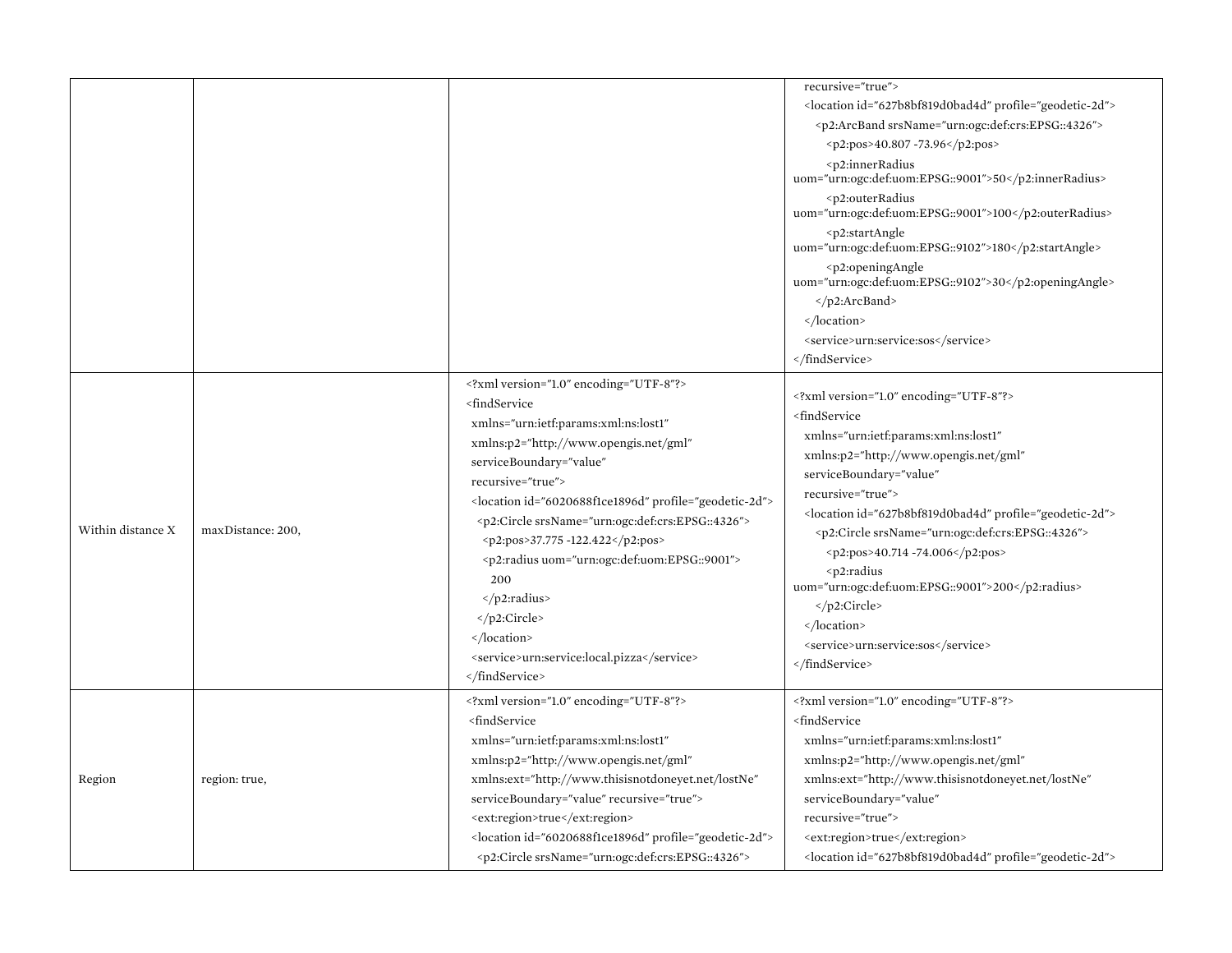|                                    |                                | <p2:pos>37.775 -122.422</p2:pos><br><p2:radius uom="urn:ogc:def:uom:EPSG::9001"><br/>200<br/><math>\langle</math>/p2:radius&gt;<br/><br/><math>\langle</math>/location&gt;<br/><service>urn:service:local.pizza</service><br/></p2:radius>                                                                                                                                                                                                                                                                                                                                                                                            | <p2:point id="point1" srsname="urn:ogc:def:crs:EPSG::4326"><br/><p2:pos>40.714 -74.006</p2:pos><br/><math>&lt;</math>/p2:Point&gt;<br/><br/><service>urn:service:sos</service><br/></p2:point>                                                                                                                                                                                                                                                                                                                                                                                                                                                                            |
|------------------------------------|--------------------------------|---------------------------------------------------------------------------------------------------------------------------------------------------------------------------------------------------------------------------------------------------------------------------------------------------------------------------------------------------------------------------------------------------------------------------------------------------------------------------------------------------------------------------------------------------------------------------------------------------------------------------------------|---------------------------------------------------------------------------------------------------------------------------------------------------------------------------------------------------------------------------------------------------------------------------------------------------------------------------------------------------------------------------------------------------------------------------------------------------------------------------------------------------------------------------------------------------------------------------------------------------------------------------------------------------------------------------|
| N nearest                          | limit: 20,                     | xml version="1.0" encoding="UTF-8"?<br><findservice <br="" xmlns="urn:ietf:params:xml:ns:lost1">xmlns:p2="http://www.opengis.net/gml"<br/>xmlns:ext="http://www.thisisnotdoneyet.net/lostNe"<br/>serviceBoundary="value" recursive="true"&gt;<br/><ext:limit>20</ext:limit><br/><location id="6020688f1ce1896d" profile="geodetic-2d"><br/><p2:point <br="" id="point1">srsName="urn:ogc:def:crs:EPSG::4326"&gt;<br/><p2:pos>40.7128 -74.0092</p2:pos><br/><math>\langle</math>/p2:Point&gt;<br/></p2:point></location><br/><service>urn:service:food.pizza</service><br/></findservice>                                              | xml version="1.0" encoding="UTF-8"?<br><findservice<br>xmlns="urn:ietf:params:xml:ns:lost1"<br/>xmlns:p2="http://www.opengis.net/gml"<br/>xmlns:ext="http://www.thisisnotdoneyet.net/lostNe"<br/>serviceBoundary="value"<br/>recursive="true"&gt;<br/><ext:limit>20</ext:limit><br/><location id="627b8bf819d0bad4d" profile="geodetic-2d"><br/><p2:point id="point1" srsname="urn:ogc:def:crs:EPSG::4326"><br/><p2:pos>40.714 -74.006</p2:pos><br/><math>\langle</math>/p2:Point&gt;<br/></p2:point></location><br/><service>urn:service:sos</service><br/></findservice<br>                                                                                             |
| N nearest and<br>within distance X | limit: 20,<br>maxDistance: 200 | xml version="1.0" encoding="UTF-8"?<br><findservice<br>xmlns="urn:ietf:params:xml:ns:lost1"<br/>xmlns:p2="http://www.opengis.net/gml"<br/>xmlns:ext="http://www.thisisnotdoneyet.net/lostNe"<br/>serviceBoundary="value"<br/>recursive="true"&gt;<br/><ext:region>false</ext:region><br/><ext:limit>20</ext:limit><br/><location id="6020688f1ce1896d" profile="geodetic-2d"><br/><p2:circle srsname="urn:ogc:def:crs:EPSG::4326"><br/><p2:pos>37.775 -122.422</p2:pos><br/><p2:radius uom="urn:ogc:def:uom:EPSG::9001"><br/>200<br/><math>\langle</math>/p2:radius&gt;<br/></p2:radius></p2:circle><br/></location></findservice<br> | xml version="1.0" encoding="UTF-8"?<br><findservice<br>xmlns="urn:ietf:params:xml:ns:lost1"<br/>xmlns:p2="http://www.opengis.net/gml"<br/>xmlns:ext="http://www.thisisnotdoneyet.net/lostNe"<br/>serviceBoundary="value"<br/>recursive="true"&gt;<br/><ext:limit>20</ext:limit><br/><location id="627b8bf819d0bad4d" profile="geodetic-2d"><br/><p2:circle srsname="urn:ogc:def:crs:EPSG::4326"><br/><math>&lt; p2:pos &gt; 40.714 - 74.006 &lt; p2:pos &gt;</math><br/><math>p2:radius</math><br/>uom="urn:ogc:def:uom:EPSG::9001"&gt;200<br/></p2:circle><br/><math>\langle</math>/location&gt;<br/><service>urn:service:sos</service><br/></location></findservice<br> |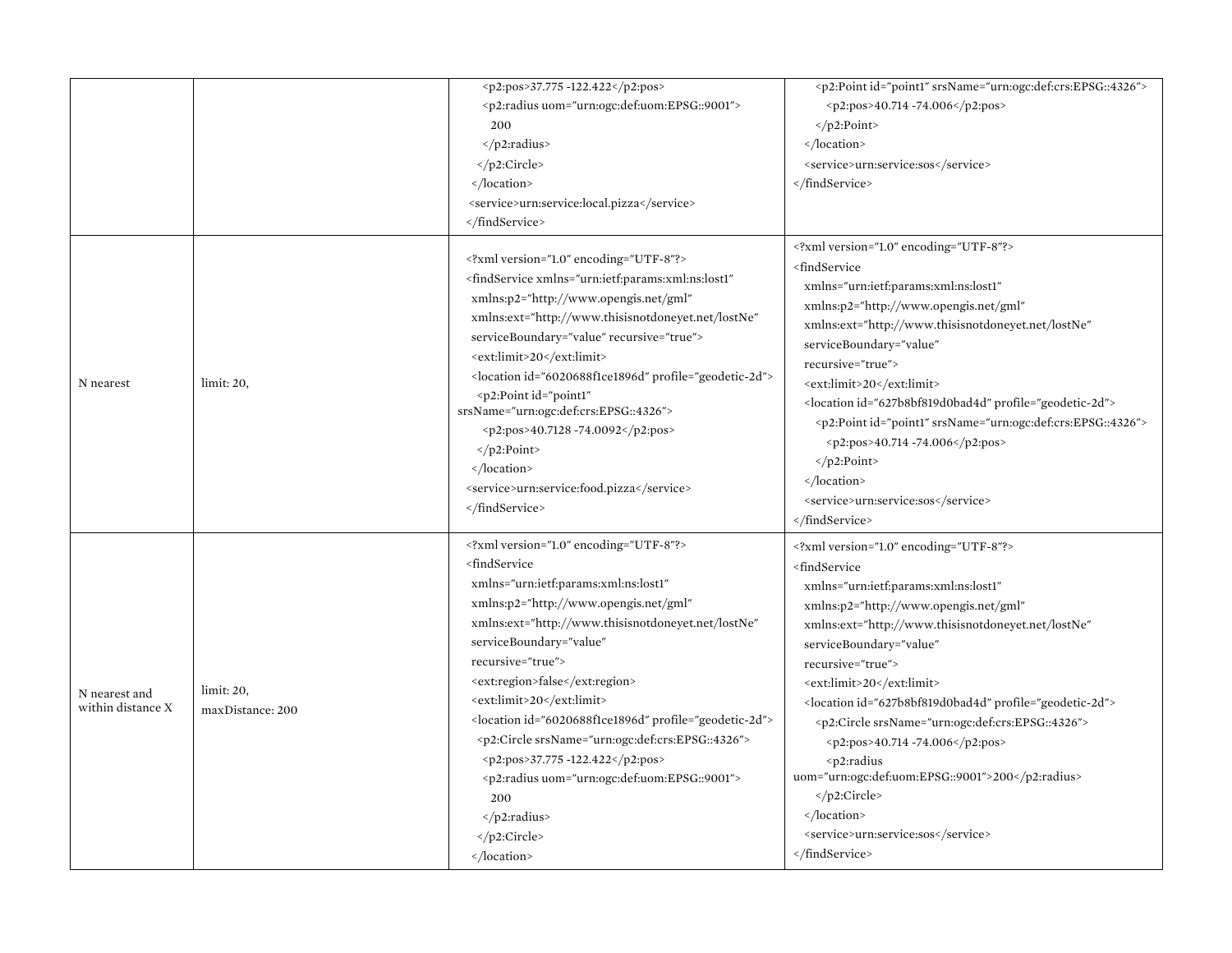|  | <service>urn:service:local.pizza</service> |  |
|--|--------------------------------------------|--|
|  | findService>                               |  |

### **B. Output Tests**

In these tests, we check to make sure parsing is done accurately. The API must provide the correct outputs, and the fields that are displayed on the demo page must match the findServiceResponse XML.

| <b>Description</b> | Response                                                                                             | <b>Parse results</b> |
|--------------------|------------------------------------------------------------------------------------------------------|----------------------|
|                    | xml version="1.0" encoding="UTF-8"?                                                                  |                      |
|                    | <findserviceresponse <="" td="" xmlns="urn:ietf:params:xml:ns:lost1"><td></td></findserviceresponse> |                      |
|                    | xmlns:p2="http://www.opengis.net/gml">                                                               |                      |
|                    | <mapping< td=""><td></td></mapping<>                                                                 |                      |
|                    | expires="2007-01-01T01:44:33Z"                                                                       |                      |
|                    | lastUpdated="2006-11-01T01:00:00Z"                                                                   |                      |
|                    | source="authoritative.example"                                                                       |                      |
|                    | sourceId="7e3f40b098c711dbb6060800200c9a66">                                                         |                      |
|                    | <displayname xml:lang="en"></displayname>                                                            |                      |
|                    | New York City Police Department                                                                      |                      |
|                    | <br><service>urn:service:sos.police</service>                                                        |                      |
|                    |                                                                                                      |                      |
|                    | <serviceboundary profile="geodetic-2d"></serviceboundary>                                            |                      |
|                    | <p2:polygon srsname="urn:ogc:def::crs:EPSG::4326"></p2:polygon>                                      |                      |
| Base case          | <p2:exterior></p2:exterior>                                                                          | Passed               |
|                    | <p2:linearring></p2:linearring>                                                                      |                      |
|                    | <p2:pos>37.775 -122.4194</p2:pos><br><p2:pos>37.555 -122.4194</p2:pos>                               |                      |
|                    |                                                                                                      |                      |
|                    | <p2:pos>37.555 -122.4264</p2:pos><br><p2:pos>37.775 -122.4264</p2:pos>                               |                      |
|                    |                                                                                                      |                      |
|                    | <p2:pos>37.775 -122.4194</p2:pos>                                                                    |                      |
|                    |                                                                                                      |                      |
|                    | <br>                                                                                                 |                      |
|                    |                                                                                                      |                      |
|                    |                                                                                                      |                      |
|                    | <uri>sip:nypd@example.com</uri>                                                                      |                      |
|                    | <uri>xmpp:nypd@example.com</uri>                                                                     |                      |
|                    | <servicenumber>911</servicenumber>                                                                   |                      |
|                    |                                                                                                      |                      |
|                    | <path></path>                                                                                        |                      |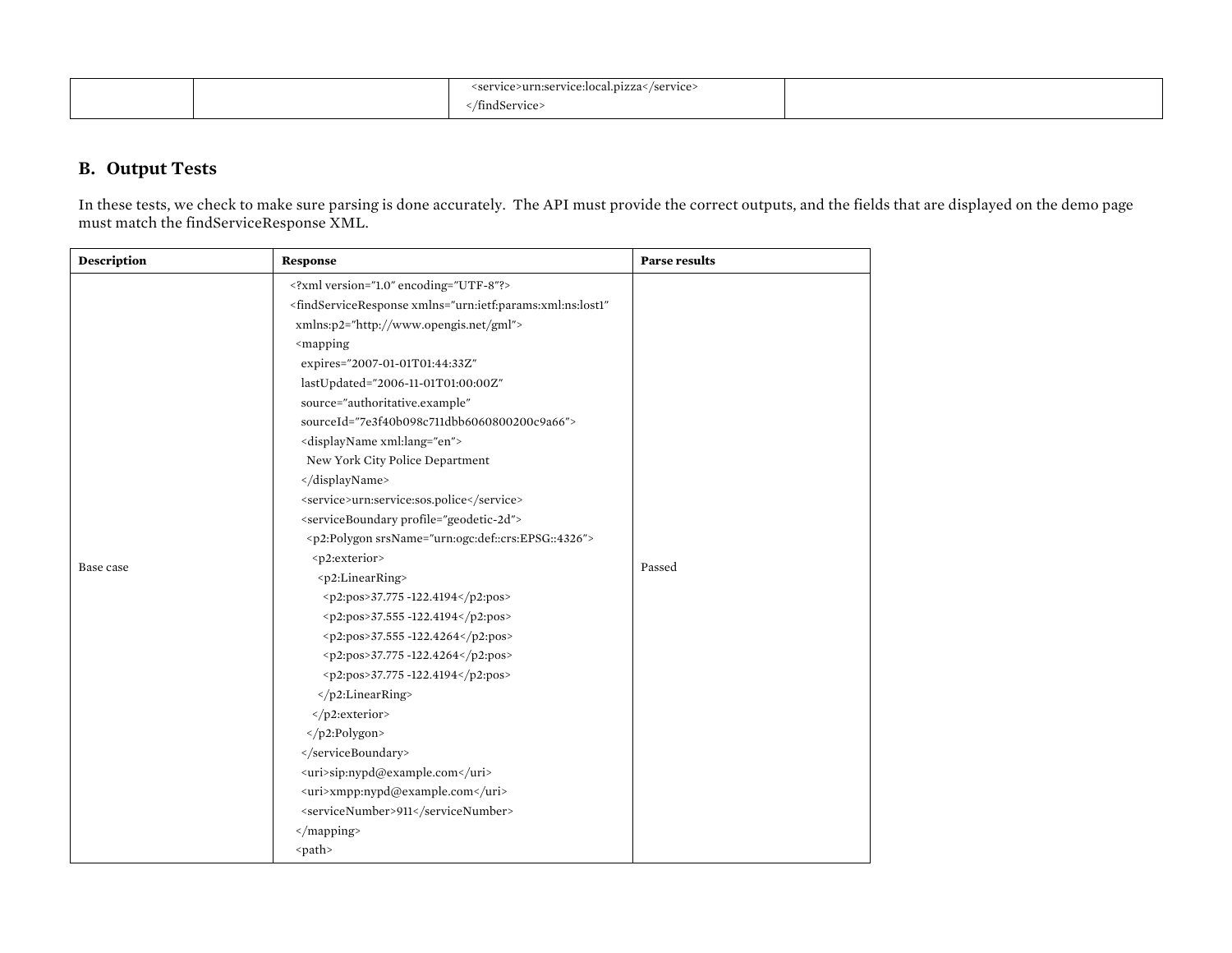|                              | <via source="resolver.example"></via>                                            |        |
|------------------------------|----------------------------------------------------------------------------------|--------|
|                              | <via source="authoritative.example"></via>                                       |        |
|                              |                                                                                  |        |
|                              | <locationused id="6020688f1ce1896d"></locationused>                              |        |
|                              |                                                                                  |        |
|                              | xml version="1.0" encoding="UTF-8"?                                              |        |
|                              | <findserviceresponse xmlns="urn:ietf:params:xml:ns:lost1"></findserviceresponse> |        |
|                              | <mapping< td=""><td></td></mapping<>                                             |        |
|                              | expires="2007-01-01T01:44:33Z"                                                   |        |
|                              | lastUpdated="2006-11-01T01:00:00Z"                                               |        |
|                              | source="authoritative.example"                                                   |        |
|                              | sourceId="4db898df52b84edfa9b6445ea8a0328e">                                     |        |
|                              | <displayname xml:lang="de"></displayname>                                        |        |
|                              | Muenchen Polizei-Abteilung                                                       |        |
|                              |                                                                                  |        |
|                              | <service>urn:service:sos.police</service>                                        |        |
|                              | <serviceboundary profile="civic"></serviceboundary>                              |        |
|                              | <civicaddress< td=""><td></td></civicaddress<>                                   |        |
|                              | xmlns="urn:ietf:params:xml:ns:pidf:geopriv10:civicAddr">                         |        |
|                              | <country>DE</country>                                                            |        |
|                              | <al>Bavaria</al>                                                                 |        |
|                              | <a3>Munich</a3>                                                                  |        |
| Civic format serviceBoundary | <pc>81675</pc>                                                                   | Passed |
|                              |                                                                                  |        |
|                              |                                                                                  |        |
|                              | <uri>sip:munich-police@example.com</uri>                                         |        |
|                              | <uri>xmpp:munich-police@example.com</uri>                                        |        |
|                              | <servicenumber>110</servicenumber>                                               |        |
|                              |                                                                                  |        |
|                              | <locationvalidation></locationvalidation>                                        |        |
|                              | <valid>country A1 A3 A6</valid>                                                  |        |
|                              | <invalid>PC</invalid>                                                            |        |
|                              | <unchecked>HNO</unchecked>                                                       |        |
|                              |                                                                                  |        |
|                              | <path></path>                                                                    |        |
|                              | <via source="resolver.example"></via>                                            |        |
|                              | <via source="authoritative.example"></via>                                       |        |
|                              |                                                                                  |        |
|                              | <locationused id="627b8bf819d0bad4d"></locationused>                             |        |
|                              |                                                                                  |        |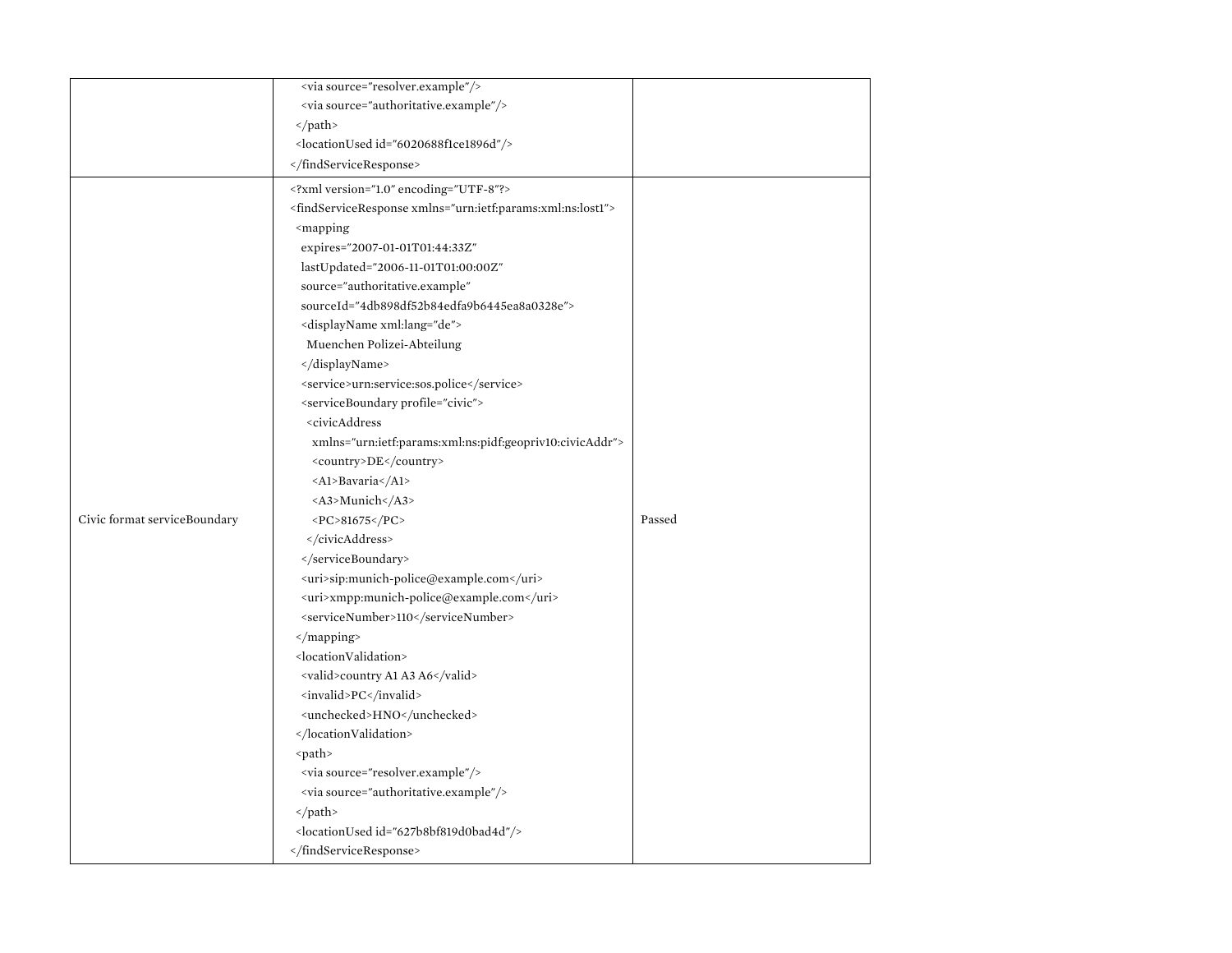|                                  | xml version="1.0" encoding="UTF-8"?                                                                                                                     |                                                                                  |
|----------------------------------|---------------------------------------------------------------------------------------------------------------------------------------------------------|----------------------------------------------------------------------------------|
|                                  | <findserviceresponse <="" td="" xmlns="urn:ietf:params:xml:ns:lost1"><td></td></findserviceresponse>                                                    |                                                                                  |
|                                  | xmlns:p2="http://www.opengis.net/gml">                                                                                                                  |                                                                                  |
|                                  | <mapping< td=""><td></td></mapping<>                                                                                                                    |                                                                                  |
|                                  | expires="2007-01-01T01:44:33Z"                                                                                                                          |                                                                                  |
|                                  | lastUpdated="2006-11-01T01:00:00Z"                                                                                                                      |                                                                                  |
|                                  | source="authoritative.example"                                                                                                                          |                                                                                  |
|                                  | sourceId="7e3f40b098c711dbb6060800200c9a66">                                                                                                            |                                                                                  |
|                                  | <displayname xml:lang="en"></displayname>                                                                                                               |                                                                                  |
|                                  | New York City Police Department                                                                                                                         |                                                                                  |
|                                  |                                                                                                                                                         |                                                                                  |
|                                  | <service>urn:service:sos.police</service>                                                                                                               |                                                                                  |
| Reference format serviceBoundary | <serviceboundaryreference< td=""><td>source: ng911-lost1.irt.cs.columbia.edu<br/>key: 8c435895f2f531ddb753d937ed6cbf6c</td></serviceboundaryreference<> | source: ng911-lost1.irt.cs.columbia.edu<br>key: 8c435895f2f531ddb753d937ed6cbf6c |
|                                  | source="authoritative.example"                                                                                                                          |                                                                                  |
|                                  | key="7214148E0433AFE2FA2D48003D31172E"/>                                                                                                                |                                                                                  |
|                                  | <uri>sip:nypd@example.com</uri>                                                                                                                         |                                                                                  |
|                                  | <uri>xmpp:nypd@example.com</uri>                                                                                                                        |                                                                                  |
|                                  | <servicenumber>911</servicenumber>                                                                                                                      |                                                                                  |
|                                  |                                                                                                                                                         |                                                                                  |
|                                  | <path></path>                                                                                                                                           |                                                                                  |
|                                  | <via source="resolver.example"></via>                                                                                                                   |                                                                                  |
|                                  | <via source="authoritative.example"></via>                                                                                                              |                                                                                  |
|                                  | $\langle$ /path>                                                                                                                                        |                                                                                  |
|                                  | <locationused id="6020688f1ce1896d"></locationused>                                                                                                     |                                                                                  |
|                                  |                                                                                                                                                         |                                                                                  |

### **C. Integration Tests**

Here, we run tests that require both query generation and response parsing to work correctly.

| Descriptio                                          | <b>Test parameters</b>                                                                                                                                                                     | <b>Ouery</b>                                                                                                                                                                                                                                                   | Response                                                                                                                                                                                                                                                                                                                                                      | Parsing                                                                                               |
|-----------------------------------------------------|--------------------------------------------------------------------------------------------------------------------------------------------------------------------------------------------|----------------------------------------------------------------------------------------------------------------------------------------------------------------------------------------------------------------------------------------------------------------|---------------------------------------------------------------------------------------------------------------------------------------------------------------------------------------------------------------------------------------------------------------------------------------------------------------------------------------------------------------|-------------------------------------------------------------------------------------------------------|
| Civic<br>address<br>with<br>validate<br>location on | civic: {country: "US", A1:<br>"New York", A3: "New<br>York", A6: "Broadway",<br>HNO: 2920, PC: 10027}.<br>validateLocation:<br>(pageVars.validateLocati<br>$on ==$<br>"validateLocation"), | xml version="1.0" encoding="UTF-8"?<br><findservice<br>xmlns="urn:ietf:params:xml:ns:lost1"<br/>recursive="true"<br/>validateLocation="true"<br/>serviceBoundary="value"&gt;<br/><location id="627b8bf819d0bad4d" profile="civic"></location></findservice<br> | xml version="1.0" encoding="UTF-8"?<br><findserviceresponse<br>xmlns="urn:ietf:params:xml:ns:lost1"&gt;<br/><mapping <br="" expires="NO-CACHE">lastUpdated="2009-01-01T00:00:00Z"<br/>source="lost.cs.columbia.edu" sourceId="4c594c32-<br/>1389-11de-bfdc-8da325ae7c2f"&gt;<br/><displayname xml:lang="en"></displayname></mapping></findserviceresponse<br> | Passed:<br>Notable displayed fields:<br>xmlns:<br>urn:ietf:params:xml:ns:pidf:geopriv10:civic<br>Addr |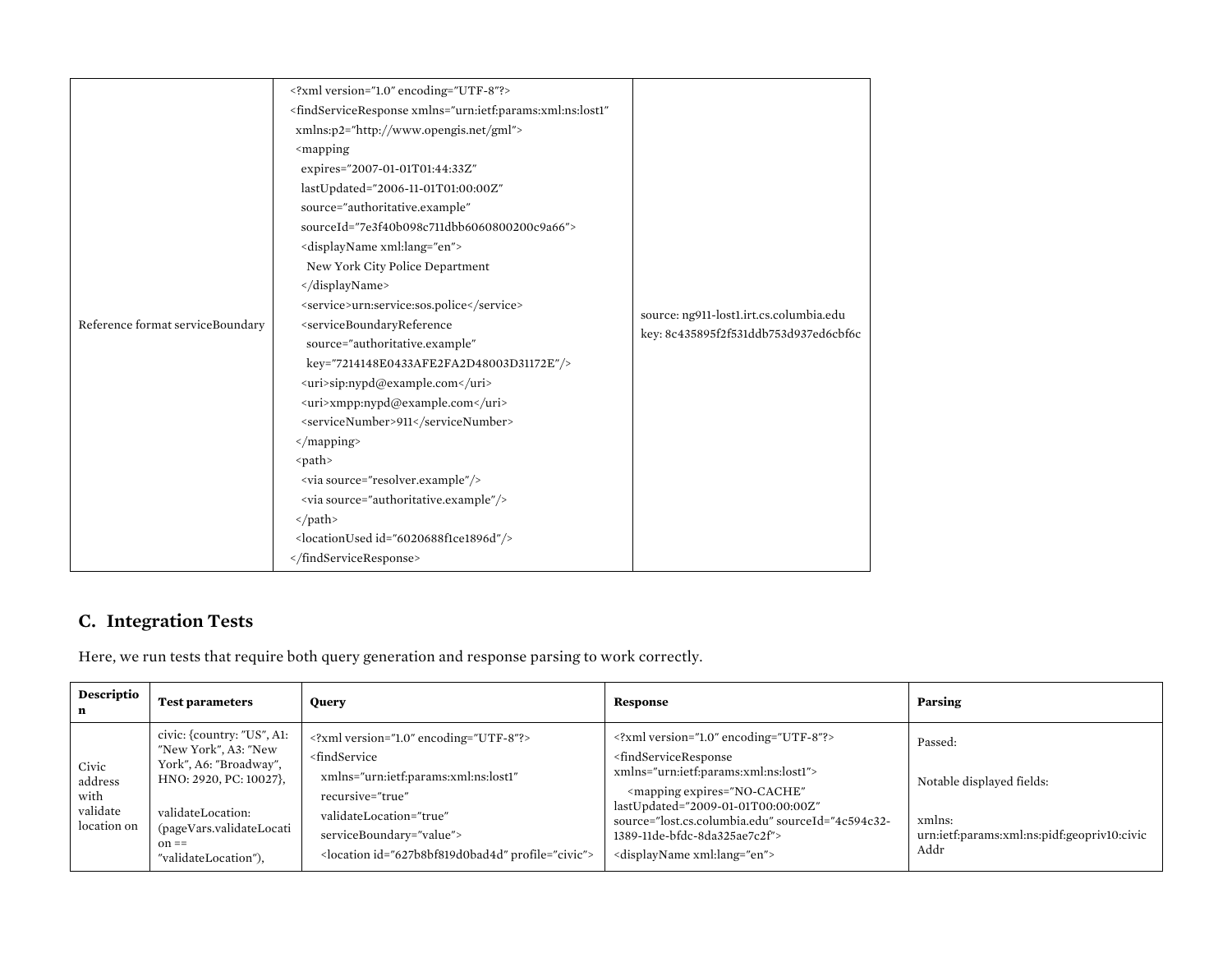|             |                         | <civicaddress< th=""><th>New York</th><th>country: US</th></civicaddress<>                | New York                                                                                                                                                                                                                                          | country: US                                                 |
|-------------|-------------------------|-------------------------------------------------------------------------------------------|---------------------------------------------------------------------------------------------------------------------------------------------------------------------------------------------------------------------------------------------------|-------------------------------------------------------------|
|             |                         | xmlns="urn:ietf:params:xml:ns:pidf:geopriv10:civicA                                       |                                                                                                                                                                                                                                                   | al: NY                                                      |
|             |                         | ddr''                                                                                     | <service></service>                                                                                                                                                                                                                               |                                                             |
|             |                         | <country>US</country>                                                                     | urn:service:sos                                                                                                                                                                                                                                   | valid: Country A1                                           |
|             |                         | <a1>New York</a1>                                                                         |                                                                                                                                                                                                                                                   |                                                             |
|             |                         | <a3>New York</a3>                                                                         | <serviceboundary profile="civic"></serviceboundary>                                                                                                                                                                                               |                                                             |
|             |                         | <a6>Broadway</a6>                                                                         | <civicaddress< td=""><td></td></civicaddress<>                                                                                                                                                                                                    |                                                             |
|             |                         | <hno>2920</hno>                                                                           | xmlns="urn:ietf:params:xml:ns:pidf:geopriv10:civicA                                                                                                                                                                                               |                                                             |
|             |                         | <pc>10027</pc>                                                                            | ddr">                                                                                                                                                                                                                                             |                                                             |
|             |                         |                                                                                           | <country>US</country>                                                                                                                                                                                                                             |                                                             |
|             |                         |                                                                                           | $<$ Al>NY $<$ /Al>                                                                                                                                                                                                                                |                                                             |
|             |                         | <service>urn:service:sos</service>                                                        |                                                                                                                                                                                                                                                   |                                                             |
|             |                         |                                                                                           |                                                                                                                                                                                                                                                   |                                                             |
|             |                         |                                                                                           | <uri>sip:psap_ny@irt.cs.columbia.edu</uri><br><servicenumber>911</servicenumber>                                                                                                                                                                  |                                                             |
|             |                         |                                                                                           |                                                                                                                                                                                                                                                   |                                                             |
|             |                         |                                                                                           | <locationvalidation></locationvalidation>                                                                                                                                                                                                         |                                                             |
|             |                         |                                                                                           | <valid>Country A1</valid>                                                                                                                                                                                                                         |                                                             |
|             |                         |                                                                                           |                                                                                                                                                                                                                                                   |                                                             |
|             |                         |                                                                                           | <path></path>                                                                                                                                                                                                                                     |                                                             |
|             |                         |                                                                                           | <via source="ng911-lost1.irt.cs.columbia.edu"></via>                                                                                                                                                                                              |                                                             |
|             |                         |                                                                                           |                                                                                                                                                                                                                                                   |                                                             |
|             |                         |                                                                                           | <locationused id="627b8bf819d0bad4d"></locationused>                                                                                                                                                                                              |                                                             |
|             |                         |                                                                                           |                                                                                                                                                                                                                                                   |                                                             |
|             |                         | xml version="1.0" encoding="UTF-8"?                                                       |                                                                                                                                                                                                                                                   |                                                             |
|             |                         | <findservice< td=""><td></td><td></td></findservice<>                                     |                                                                                                                                                                                                                                                   |                                                             |
|             |                         | xmlns="urn:ietf:params:xml:ns:lost1"                                                      |                                                                                                                                                                                                                                                   |                                                             |
|             |                         | recursive="true"                                                                          |                                                                                                                                                                                                                                                   |                                                             |
|             |                         | validateLocation="false"                                                                  | LOST EXCEPTION: HTTP/1.1 200 OK                                                                                                                                                                                                                   |                                                             |
|             |                         | serviceBoundary="value">                                                                  | Server: Apache-Coyote/1.1                                                                                                                                                                                                                         |                                                             |
|             |                         | <location id="627b8bf819d0bad4d" profile="civic"></location>                              | Server: CU-LoST-RI/1.1.3.20091220                                                                                                                                                                                                                 | Passed.                                                     |
| Exception   |                         | <civicaddress< td=""><td>Content-Type: application/lost+xml</td><td></td></civicaddress<> | Content-Type: application/lost+xml                                                                                                                                                                                                                |                                                             |
| propogatio  | A civic address outside | xmlns="urn:ietf:params:xml:ns:pidf:geopriv10:civicA                                       | Content-Length: 176                                                                                                                                                                                                                               | Exception was propagated through the                        |
| $\mathbf n$ | of the US               | ddr">                                                                                     | Date: Fri, 17 Dec 2010 08:12:44 GMT                                                                                                                                                                                                               | error_callback methods and eventually                       |
|             |                         | <country>DE</country>                                                                     | xml version="1.0" encoding="UTF-8"? <errors< td=""><td>displayed in the exceptions text field on the<br/>demo page.</td></errors<>                                                                                                                | displayed in the exceptions text field on the<br>demo page. |
|             |                         | <al>Bavaria</al>                                                                          | xmlns="urn:ietf:params:xml:ns:lost1" source="ng911-                                                                                                                                                                                               |                                                             |
|             |                         | <a3>Munich</a3>                                                                           | lost1.irt.cs.columbia.edu"> <notfound message="No&lt;/td&gt;&lt;td&gt;&lt;/td&gt;&lt;/tr&gt;&lt;tr&gt;&lt;td&gt;&lt;/td&gt;&lt;td&gt;&lt;/td&gt;&lt;td&gt;&lt;A6&gt;Otto-Hahn-Ring&lt;/A6&gt;&lt;/td&gt;&lt;td&gt;Data" xml:lang="en"></notfound> |                                                             |
|             |                         | $-HNO>6$                                                                                  |                                                                                                                                                                                                                                                   |                                                             |
|             |                         | $<\!\!PC\!\!>\!\!81675<\!\!/PC\!\!>$                                                      |                                                                                                                                                                                                                                                   |                                                             |
|             |                         |                                                                                           |                                                                                                                                                                                                                                                   |                                                             |